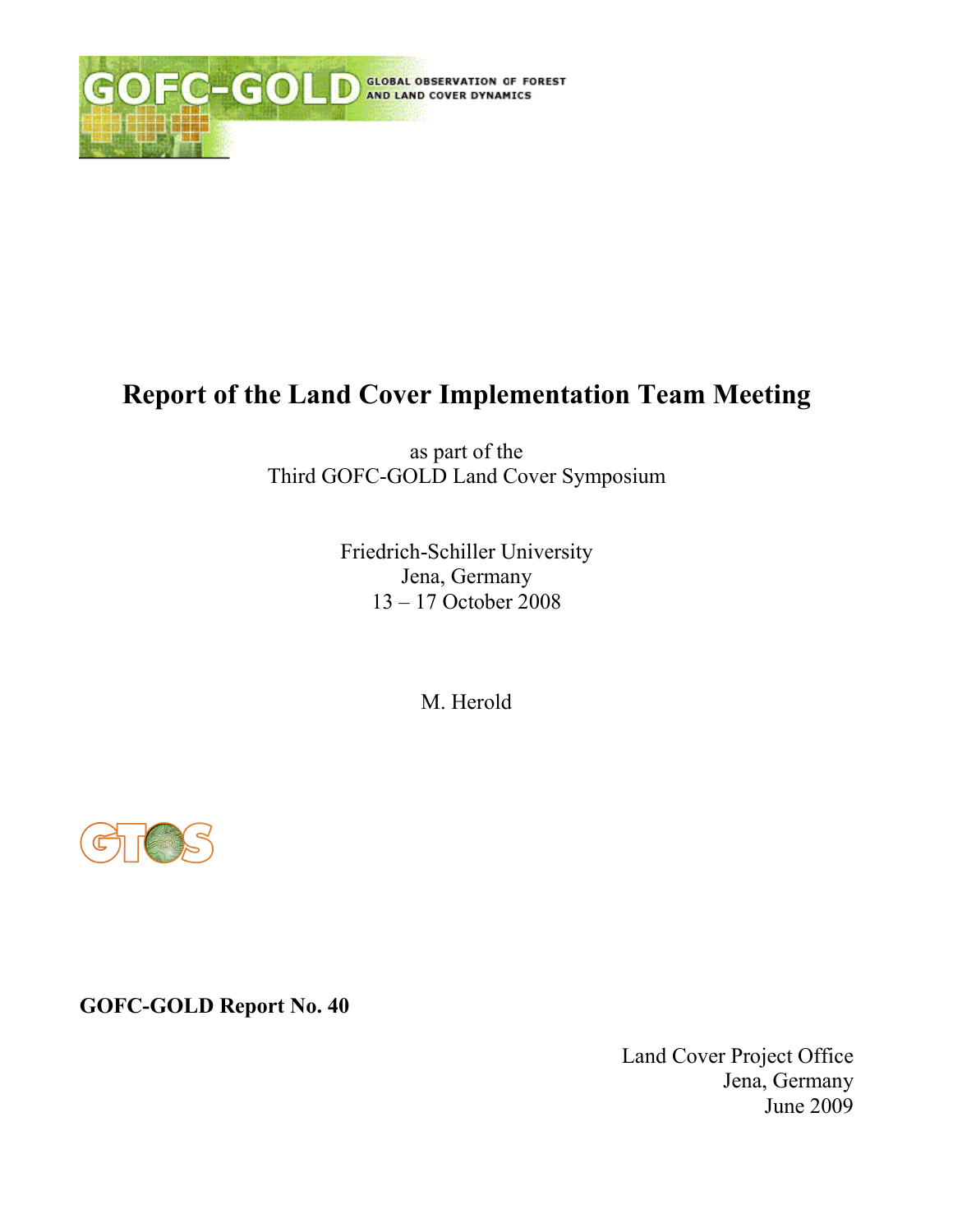Global Observation of Forest and Land Cover Dynamics (GOFC-GOLD) is a coordinated international effort to ensure a continuous program of space-based and in situ forest and other land cover observations to better understand global change, to support international assessments and environmental treaties and to contribute to natural resources management.

GOFC-GOLD encourages countries to increase their ability to measure and track forest and land cover dynamics by promoting and supporting participation on implementation teams and in regional networks. Through these forums, data users and providers share information to improve understanding of user requirements and product quality.

GOFC-GOLD is a Panel of the Global Terrestrial Observing System (GTOS), sponsored by FAO, UNESCO, WMO, ICSU and UNEP. The GOFC-GOLD Secretariat is hosted by Canada and supported by the Canadian Space Agency and Natural Resources Canada. Other contributing agencies include NASA, ESA, START and JRC. Further information can be obtained at http://www.fao.org/gtos/gofc-gold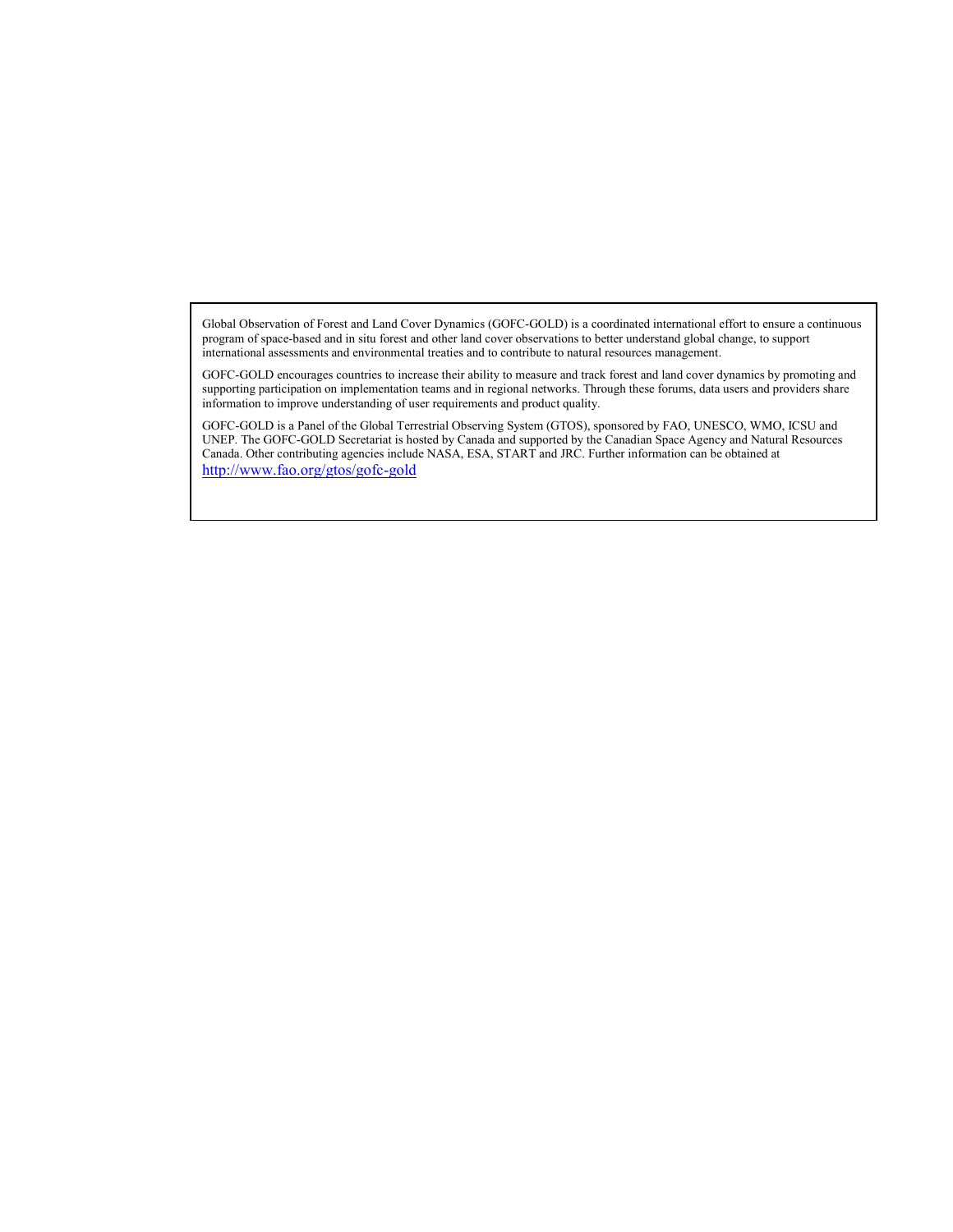## **Executive summary**

The GOFC-GOLD Land Cover Project Office organized and hosted the Land Cover Implementation Team (LC-IT) Meeting from 15-17 October 2008 at the University Jena, as part of the GOFC-GOLD Land Cover Symposium (13-17 October). More than 120 participants from 31 countries attended the meeting to discuss the status and progress of global and regional land and forest cover observations. Participants included members of the GOFC-GOLD Executive Committee and LC-IT, representatives from international organizations such as the GEO Secretariat (Group on Earth Observations), FAO (Food and Agriculture Organization) as well as scientists and representatives from international research institutes, partner organizations and space agencies.

The last LC-IT meeting was held from 23-26 November 2007, in Boston (Herold et al. 2007). The overall objectives of this year's meeting were to present, assess and discuss the GOFC-GOLD land cover progress in various areas, and to define a team action plan with the next steps for the coming years. The meeting was structured with presentation sessions and group discussions, and included a harmonization workshop where the next version of the UN Land Cover Classification System (LCCS) was introduced.

One of the main GOFC-GOLD activities is to engage in the GEO Work Plan. Progress was reported for seven tasks where GOFC-GOLD is contributing with a particular focus on the Global Land Cover Task (DA-07-02). The new Work Plan (2009-11) is in development and GOFC-GOLD will continue to contribute to its evolution, and will continue to be engaged in GEO tasks. The next Plan will include a new task on Forest Carbon Tracking with GOFC-GOLD involvement. The IGOL Report, produced with strong GOFC-GOLD involvement, provides a detailed analysis of the status of earth observation concerning different terrestrial fields. The report formulates recommendations and further actions to ensure data consistency and continuity in the future. The IGOL initiative is in transition into GEO to ensure that recommendations and conclusions are addressed within the GEO tasks.

In the framework of the UNFCCC process on research and systematic observations, the GCOS Implementation Plan, and the development of reporting standards for observing **Essential Climate Variables** (ECV), GOFC-GOLD is contributing to three terrestrial ECV's including; land cover, biomass and fire. LC-IT members reported on the development of the land cover and biomass reports, and revised the executive summaries for both for submission to GTOS. The final reports are expected for the UNFCCC SBSTA-30 in June 2009. The REDD working group provides technical expertise on the issue of Reducing Emission from Deforestation and Degradation (REDD), and has developed a sourcebook that gives methodological advice for monitoring forest and Carbon stocks. The next version is in preparation for presentation at the SBSTA-30. The working group with further support capacity building on this issue by co-organizing dedicated workshops in Brazil next year.

GOFC-GOLD supports global mapping activities, such as the ESA GlobCover Project and the FAO Forest Resources Assessment 2010 (FRA-2010). FAO has invited GOFC-GOLD to participate in capacity building events for the FRA 2010 regional workshops. A major field of activity is global land cover validation. The LC-IT leads an effort to develop a "best" available" land cover map, and presented the operational land cover validation framework, including a sustained global reference dataset.

The outcomes of the workshop and breakout group discussions have been summarized in a detailed Action Plan, which specifies further action items for each of the LC-IT activities.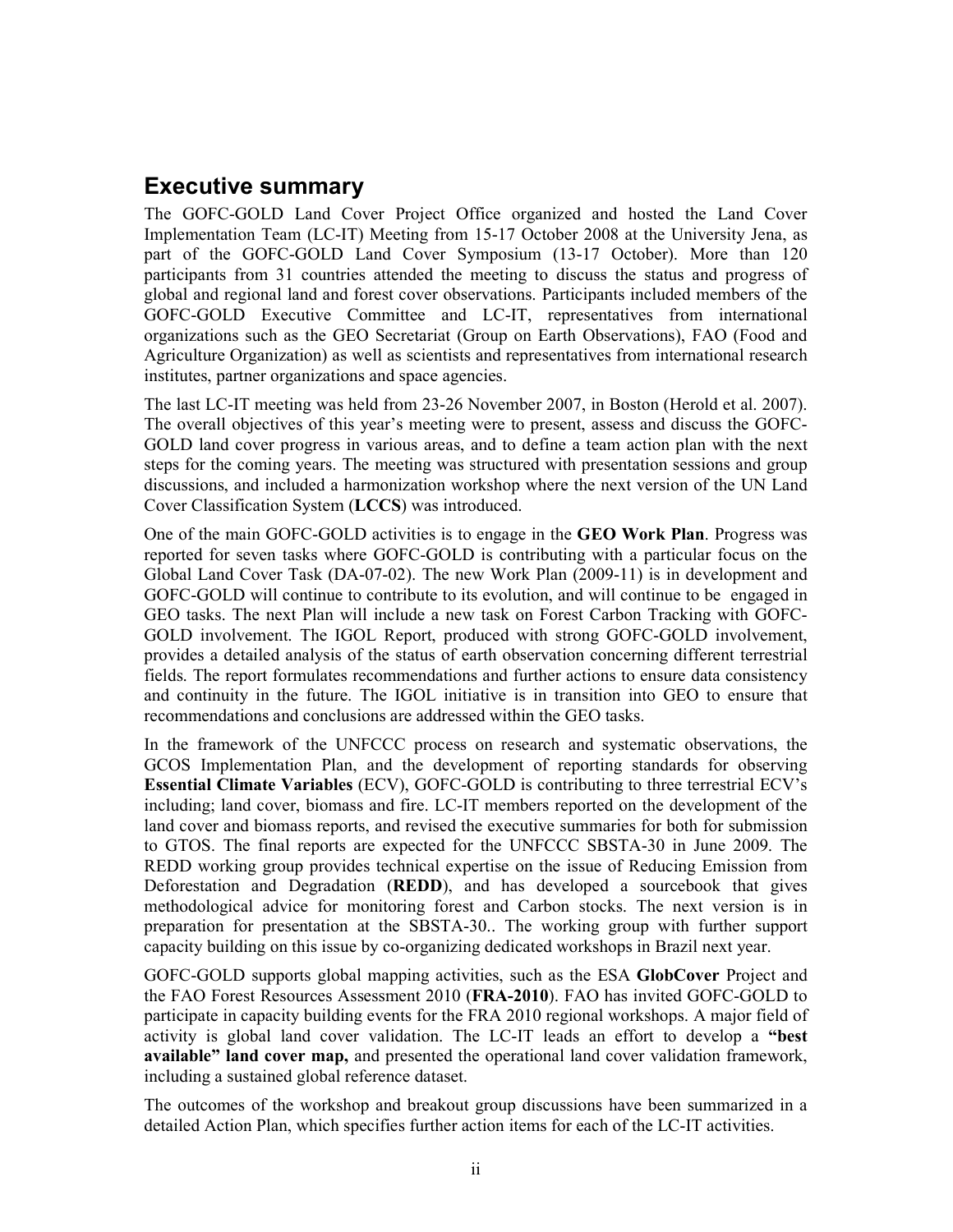# **Table of contents**

| $\mathbf{1}$            |                                                                        |  |  |  |  |
|-------------------------|------------------------------------------------------------------------|--|--|--|--|
| $\boldsymbol{2}$        |                                                                        |  |  |  |  |
| 3                       |                                                                        |  |  |  |  |
| $\overline{\mathbf{4}}$ | Summary of presentations and discussed topics (Wednesday, 15 October)2 |  |  |  |  |
| 4.1                     |                                                                        |  |  |  |  |
| 4.2                     |                                                                        |  |  |  |  |
| 4.3                     |                                                                        |  |  |  |  |
| 4.4                     |                                                                        |  |  |  |  |
| 4.5                     |                                                                        |  |  |  |  |
| 5                       |                                                                        |  |  |  |  |
| 5.1                     |                                                                        |  |  |  |  |
| 5.2                     |                                                                        |  |  |  |  |
| 5.3                     | BOG 3: Preparation of GEO Forest Monitoring Symposium 10               |  |  |  |  |
| 5.4                     |                                                                        |  |  |  |  |
| 5.5                     |                                                                        |  |  |  |  |
| 5.6                     |                                                                        |  |  |  |  |
| 6                       | Scientific and Technical Board feedback and panel discussions12        |  |  |  |  |
| 7                       |                                                                        |  |  |  |  |
| 8                       |                                                                        |  |  |  |  |
|                         |                                                                        |  |  |  |  |
|                         |                                                                        |  |  |  |  |
|                         |                                                                        |  |  |  |  |
|                         |                                                                        |  |  |  |  |
|                         |                                                                        |  |  |  |  |
|                         |                                                                        |  |  |  |  |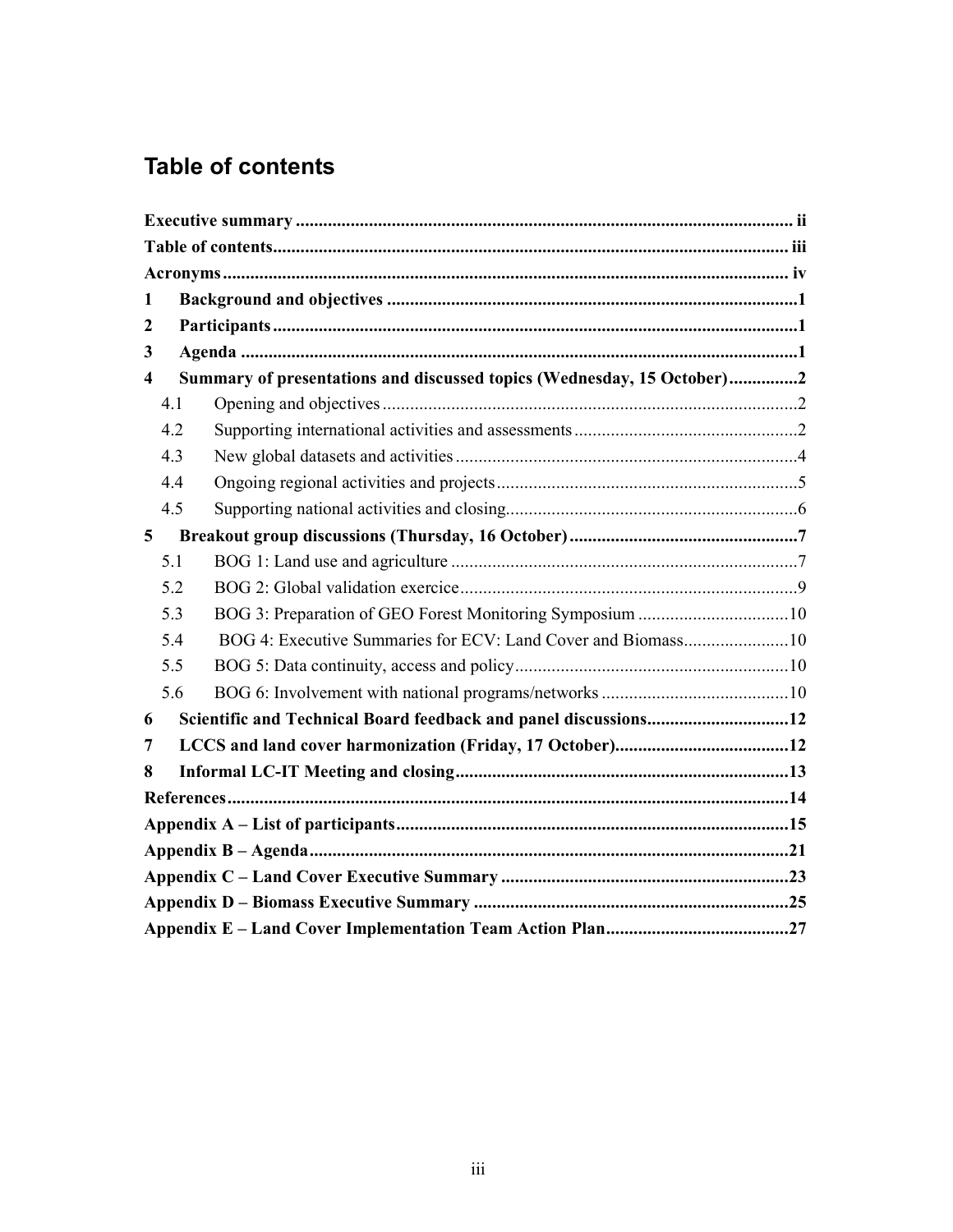# **Acronyms**

| <b>BOG</b>    | <b>Breakout Group</b>                                                     |
|---------------|---------------------------------------------------------------------------|
| <b>COP</b>    | Conference of the Parties                                                 |
| <b>CSIRO</b>  | Australian Commonwealth Scientific and Research Organization (CSIRO)      |
| <b>ESA</b>    | European Space Agency                                                     |
| FAO           | Food and Agriculture Organization                                         |
| Fire-IT       | Fire Implementation Team                                                  |
| <b>FFPRI</b>  | Forestry and Forest Products Research Institute (Japan)                   |
| <b>GSE FM</b> | <b>GMES Service Element for Forest Monitoring</b>                         |
| <b>GEO</b>    | Group on Earth Observation                                                |
| <b>GMES</b>   | Global Monitoring for Environment and Security                            |
| GOFC-GOLD     | Global Observation of Forest Cover and Global Observation of Land         |
|               | Dynamics                                                                  |
| <b>GTOS</b>   | Global Terrestrial Observing System                                       |
| <b>ICSU</b>   | <b>International Council for Science</b>                                  |
| <b>IFCI</b>   | <b>International Forest Carbon Initiative</b>                             |
| <b>IPCC</b>   | Intergovernmental Panel on Climate Change                                 |
| <b>ITC</b>    | International Institute for Geo-Information Science and Earth Observation |
| LC-IT         | Land Cover Implementation Team                                            |
| <b>LIDAR</b>  | Light Detection and Ranging                                               |
| <b>NASA</b>   | National Aeronautics and Space Administration                             |
| PO            | Project Office                                                            |
| <b>REDD</b>   | Reducing Emissions from Deforestation and forest Degradation              |
| <b>RN</b>     | <b>Regional Network</b>                                                   |
| <b>SAR</b>    | Synthetic Aperture Radar                                                  |
| <b>SBSTA</b>  | Subsidiary Body for Scientific and Technical Advice                       |
| <b>UNDP</b>   | United Nations Development Programme                                      |
| <b>UNEP</b>   | United Nations Environment Programme                                      |
| <b>UNESCO</b> | United Nations Educational, Scientific and Cultural Organization          |
| <b>UNFCCC</b> | United Nations Framework Convention on Climate Change                     |
| <b>USGS</b>   | <b>United States Geological Service</b>                                   |
| <b>WMO</b>    | World Meteorological Service                                              |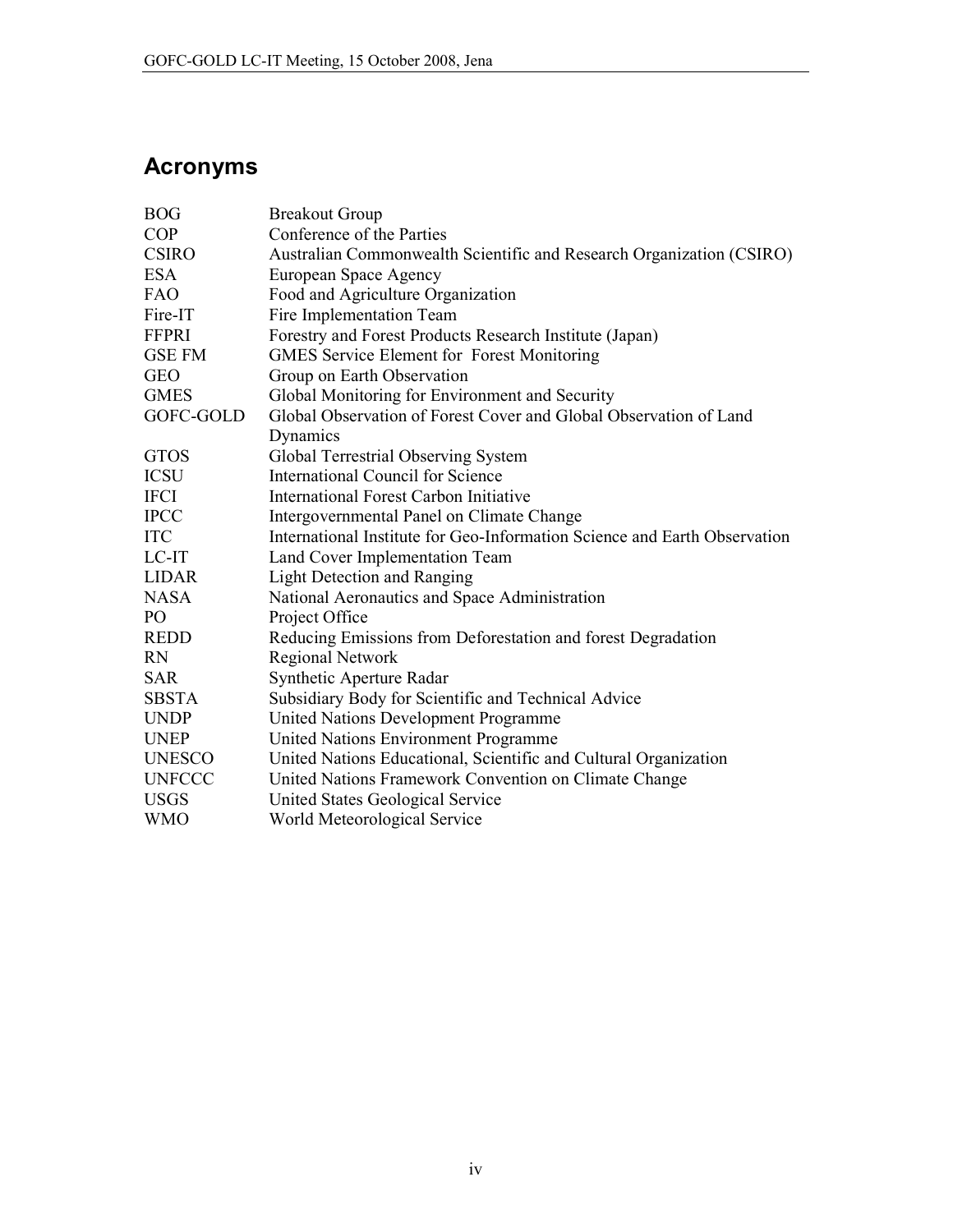#### **Background and objectives**  $\mathbf 1$

The GOFC-GOLD Land Cover Implementation Team Meeting (LC-IT) meeting follows the last meeting held in October 2007, at Boston. The purpose of this years meeting was to present, assess and discuss the GOFC-GOLD land cover progress in various areas and activities to define a future action plan for the team. The LC-IT meeting was integrated as part of the 3rd GOFC-GOLD Land Cover Symposium held from 13-17 October 2008, at Jena, Germany. The symposium built the frame for various meetings, including the GOFC-GOLD Strategy Meeting and the Regional Network Meeting.

The objectives of the symposium were to:

- 1. Provide an overview and update on key GOFC-GOLC land cover team activities
- 2. Engage the global community of forest and land cover monitoring experts to develop technical consensus in critical areas such as:
	- a. Reducing emissions from deforestation and degradation (REDD)
	- b. Boreal forest monitoring
	- c. Development of standards and reporting guidelines
	- d. Assessment and validation of forest and land cover change
	- e. Linking global and regional land mapping and monitoring initiatives
- 3. Interact with GOFC-GOLD strategy partners and review the overall GOFC-GOLD strategy to define future priorities and areas of activity, including interactions with political and policy processes
- 4. Formulate an action plan and foster joint future activities for the GOFC-GOLD land cover team, fire team, regional networks, and partners.

#### $\overline{2}$ **Participants**

The symposium brought together more than 100 recognized scientists and experts in the field of earth observation and tropical forest cover from 31 nations. Participants included GOFC-GOLD land cover implementation members, representatives from developing countries concerned with avoiding deforestation, scientists from research institutions, technical experts from non-governmental organizations or private companies, as well as a few representatives from space agencies. The full participants list is provided in Appendix A.

#### **Agenda** 3

As part of the GOFC-GOLD Symposium, the LC-IT meeting itself took three days. During the first day members of the LC-IT and representatives from partner institutions and agencies reported on the progress of various team activities. The individual sessions addressed; the support of international activities and assessments, global data sets, and regional and national activities. The second day was dedicated to breakout group discussions to develop the future action items. The last day focused on land cover harmonization. The development of the  $3<sup>rd</sup>$ LCCS version was presented and discussed.

Appendix B provides the detailed agenda. With permission of the speakers, all presentations of the workshop are available as ADOBE PDF on the website of the LC-IT PO under: http://www.gofc-gold.uni-jena.de/sites/Jena08.php.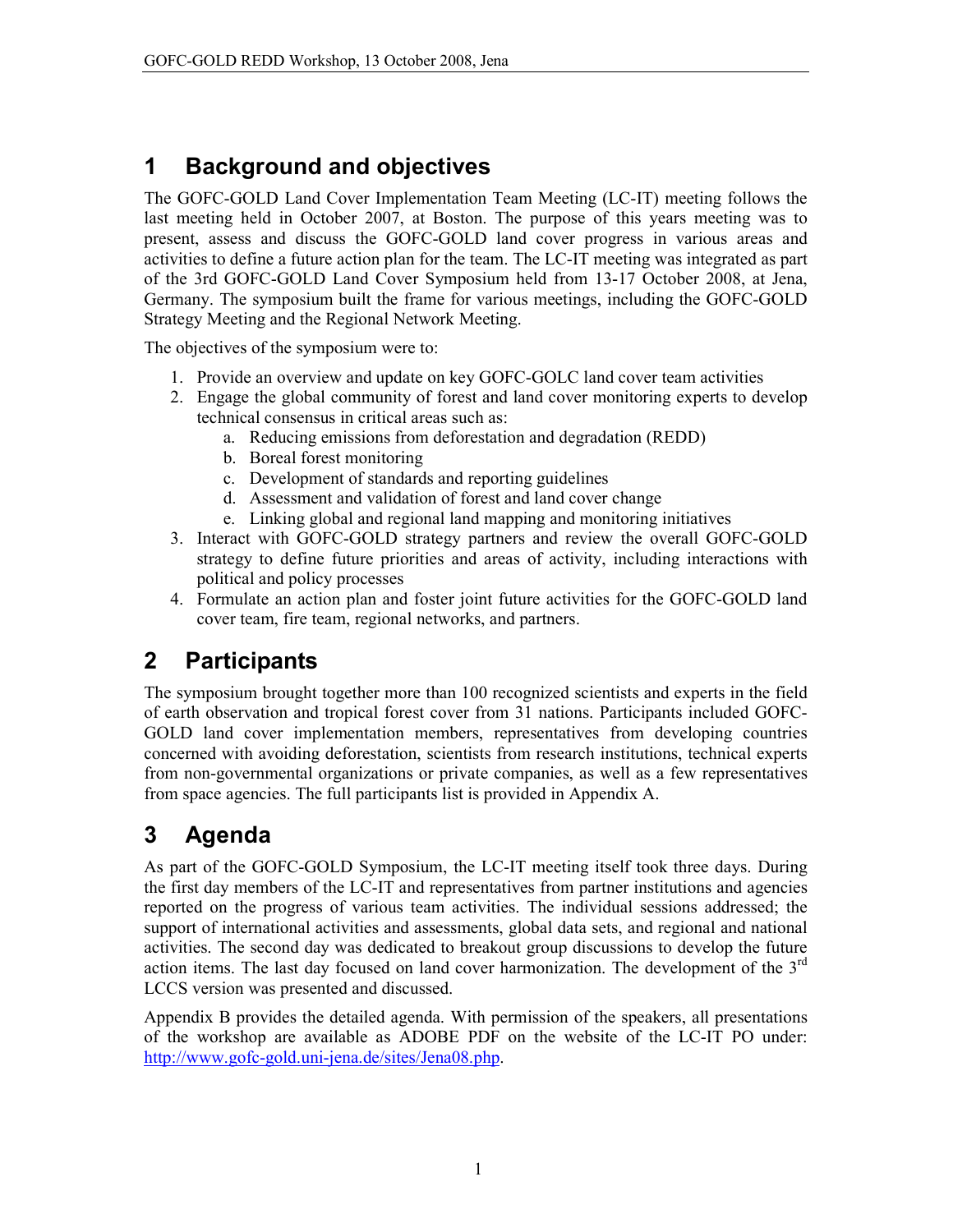### Summary of presentations and discussed topics 4 (Wednesday, 15 October)

## 4.1 Opening and objectives

Christiane Schmullius (LC-IT Co-Chair) and Herbert Witte (Prorector of University Jena) welcomed all participants and opened the meeting. Anthony Janetos (GOFC-GOLD Chair) reviewed the history of GOFC-GOLD, and its goals and structure. Originally defined in 1999 and revised in 2005, the functions of the initiative are described in the "GOFC-GOLD Revised Strategy" (Townshend & Brady 2006). GOFC-GOLD is part of an international partnership and wishes to provide a platform for communication and cooperation between data producers, data users, and the science community. Curtis Woodcock (LC-IT Co-Chair) introduced the LC-IT members and their various activities. Currently, 16 internationally accepted scientists are actively involved. Key activities include:

- UNFCCC -GCOS Implementation Plan and ECV Standards  $\bullet$
- UNFCCC -GOFC REDD working group  $\bullet$
- IGOL Integrated Global Observations for Land  $\bullet$
- GEO Land Cover / Forest Tasks  $\bullet$
- Decadal Survey and CEOS LSI Constellation  $\bullet$
- Global Validation/Best Map Effort  $\bullet$
- Support for GLOBCOVER
- **FAO FRA Activities**  $\bullet$
- Support for regional networks / capacity building
- Cooperation with national monitoring programs
- **Boreal Forest Monitoring Activities**
- Working with international scientific networks (IGBP, NEESPI, GLP)

In the different sessions of the meeting, LC-IT members and representatives from partner organizations and institutions presented the current status of these projects or initiatives.

## 4.2 Supporting international activities and assessments

On behalf of John Townshend (LC-IT), Michael Brady (GOFC-GOLD Executive Director) presented the status of the Integrated Global Observing system for Land (IGOL). IGOL is a theme within the IGOS-Partnership. The IGOL report outlines the observational requirements for a large range of uses were land cover information is needed, including agriculture, forestry, land degradation, ecosystem services and others (online: http://www.fao.org-/gtos/igol/docs/IGOS-theme-report-final-draft.pdf). The IGOL initiative will ensure that the defined activities will be integrated into GEOSS. GOFC-GOLD is responsible for several implementation tasks. IGOL has provided input to the CEOS LSI effort. IGOL participates in the GEOSS Target Task Team activity to help realign and better articulate GEOSS activities. Further information is available at the IGOL webpage: http://www.fao.org/gtos/igol/.

Michael Brady (GOFC-GOLD Executive Director) provided an overview of GEO related activities of the LC-IT. In the GEOSS Work Plan, 24 individual tasks require forest observations. The presentation focused on the seven tasks where GOFC-GOLD is involved. key activities, efforts and next steps were presented. Table 1 provides a brief summary.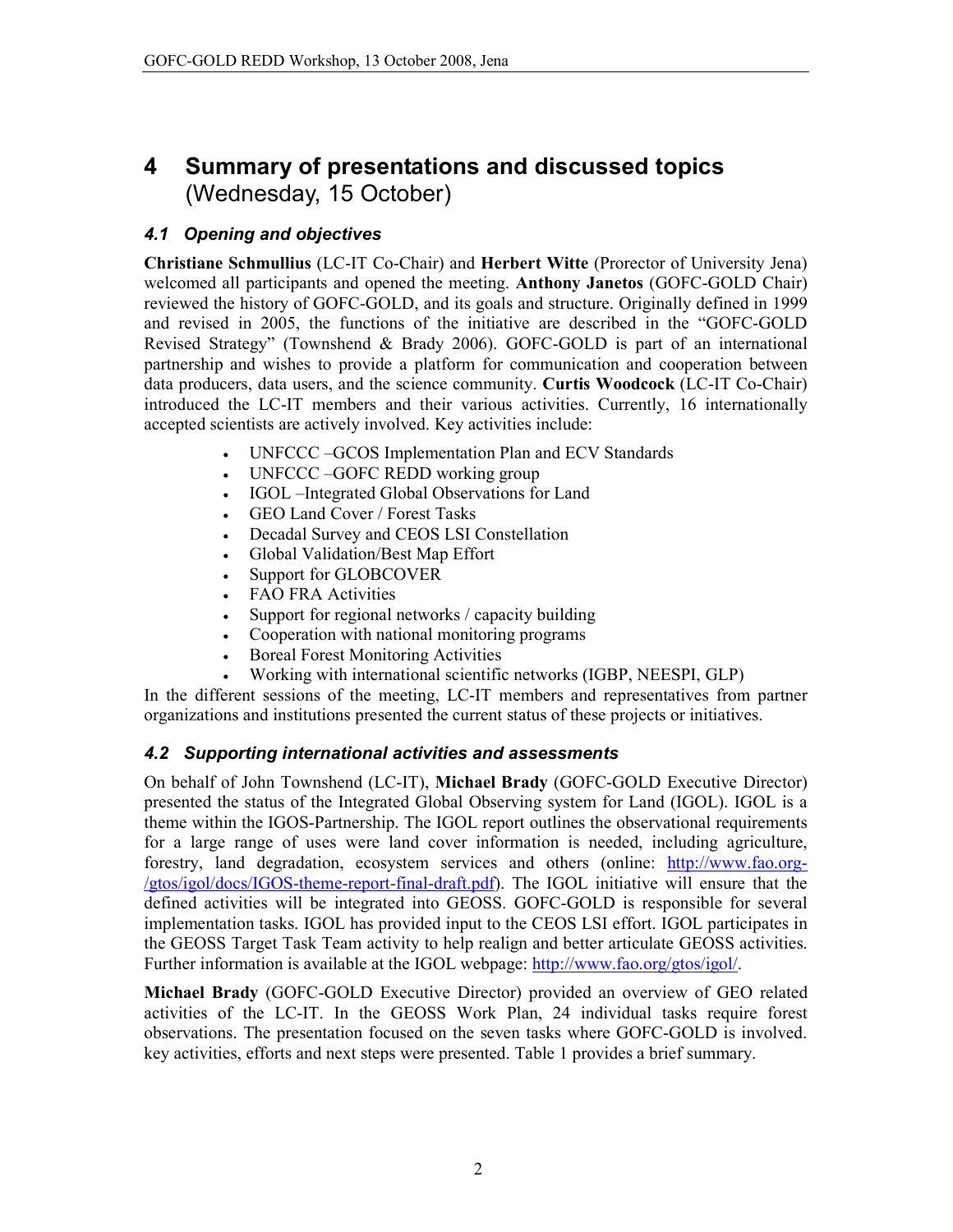| <b>Task (Lead)</b> | <b>Name/Description</b> | Outcomes, activities, next steps (selection)                          |  |
|--------------------|-------------------------|-----------------------------------------------------------------------|--|
| $AG - 06 - 04$     | Forest Mapping and      | FRA 2010 Remote Sensing Survey: Development of Agreed                 |  |
| (GTOS, FAO)        | Change Monitoring       | methodology                                                           |  |
|                    |                         | Development of framework for linking statistical forest data, in situ |  |
|                    |                         | and satellite observation                                             |  |
|                    |                         | GEO Forest Monitoring Meeting, Nov. 2008, Brazil                      |  |
|                    |                         | FAO Forest Degradation Meeting, Feb. 2009                             |  |
|                    |                         | 2009: Capacity building workshops                                     |  |
| $DA-07-02$         | Global Land Cover       | Strategy: Integration of IGOL into GEO                                |  |
| (USGS)             |                         | Standards: LCCS land cover classifiers                                |  |
| GOFC-GOLD)         |                         | Harmonization: Development of "best" available map                    |  |
|                    |                         | New Products: Contribution to GlobCover                               |  |
|                    |                         | Continuity of Observations: MDGLS & GLS 2010                          |  |
|                    |                         | Technical guidance for UNFCCC/REDD                                    |  |
| $DA-07-03$         | Virtual Constellations- | Advocate development of "CEOS Constellation Concept"                  |  |
|                    | Land Surface Imaging    | Start designing the system Working Group on Regional Data Set         |  |
|                    | sub task                | Compilation (under LSI-IGOL co-chairing)                              |  |
| $DI-06-13$         | Implementation of a     | Global Early Warning System for Wildland Fire in development          |  |
| (CFS)              | Fire Warning System     |                                                                       |  |
|                    | at Global Level         |                                                                       |  |
| $CL-06-03$         | Key Terrestrial         | Framework for terrestrial climate-related observations: Progress      |  |
| (GTOS)             | Observations for        | Report to the SBSTA-26, May 2007                                      |  |
|                    | Climate                 | Assessing the status of the development of standards for the          |  |
|                    |                         | Essential Climate Variables (ECV) in the terrestrial domain:          |  |
|                    |                         | Progress Report to the SBSTA-26, May 2007                             |  |
| EC-06-07           | Regional Networks for   | Develop a global network of organization-networks and coordinate      |  |
|                    | Ecosystems              | activities to strengthen observing capacity in developing countries   |  |
| US-06-02           | Pilot Communities of    | User interface process has been initiated                             |  |
|                    | Practice                |                                                                       |  |

|  | Table 1: GEO forest task with GOFC-GOLD involvement |  |  |
|--|-----------------------------------------------------|--|--|
|--|-----------------------------------------------------|--|--|

Olivier Arino (ESA) presented the ESA Climate Change Initiative, which includes a range of activities supporting the observation of parameters and products relevant to climate change science. The satellite series of the Sentinels will be operational for the next 20 years: Sentinel-3 ensures continuity of MERIS and ATSR data, while Sentinel-2 ensures continuity of SPOTand Landsat-type data. The GlobCover Project will be extended. Recently, the quality of the Land Cover Product was validated. The overall accuracy over all classes is 73 %. The product and validation report are available at: http://ionia1.esrin.esa.int/. The ATSR world fire atlas provides consistent data for the last 13 years. The observation of land related ECV's will be expanded to include additional parameters, such as snow cover, soil moisture and Albedo.

**Adam Gerrand** (FAO) spoke about the Remote Sensing Survey (RSS) as part of the FAO Forest Resource Assessment (FRA) for 2010. He presented the outline, expected outcomes and the methodology. Before its global application, the method is currently being tested and refined in a pilot study using a subset of the global scenes selected across varied biomes. The Survey will mainly be based on Landsat data. The South Dakota State University (SDSU) is responsible for the data preparation and has developed a draft online viewer and download system (http://globalmonitoring.sdstate.edu/projects/fao/index.html). An important technical issue addressed by FRA-2010 is how existing and new data types (i.e. SAR) can be linked (FRA-SAR). The FRA RSS builds on an international partnership wherein GOFC-GOLD can contribute through assistance in workshops and the validation phase.

Ruth DeFries (Columbia University) summarized the activities of the GOFC-GOLD REDD working group in supporting the UNFCCC on the issue of Reducing Emissions from Deforestation and Degradation (REDD). The core team is comprised of a group of eight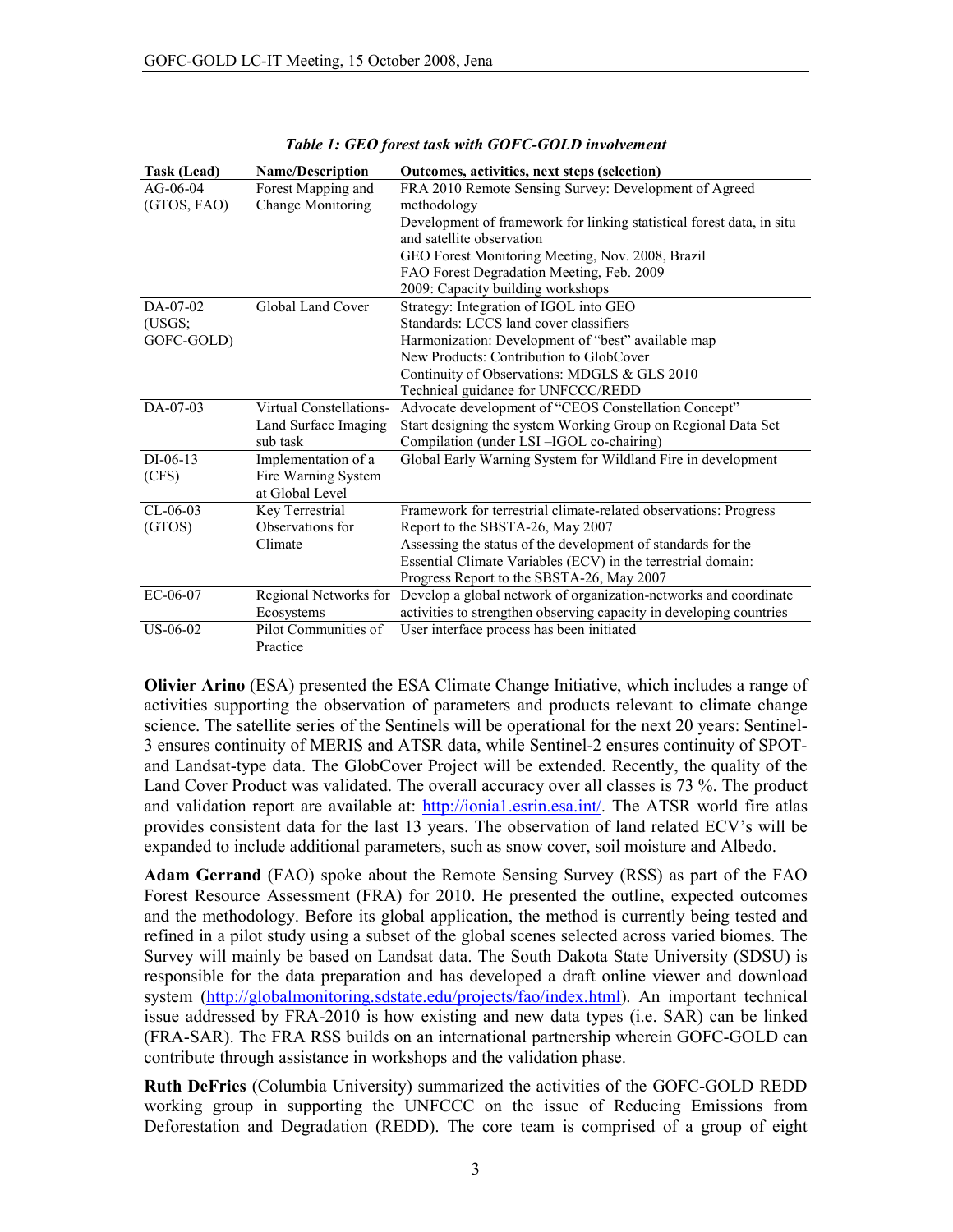remote sensing and forestry experts from international research institutes and universities. The major outcome of the group is the REDD Sourcebook, which provides consensus technical guidance (http://www.gofc-gold.uni-jena.de/redd/). The release of the next version is planned for June 2009, for presentation at UNFCCC SBSTA-30. It will contain new sections, for example, on degradation, monitoring regrowth and estimating uncertainties. Detailed information on its development is provided in the REDD workshop report. The team further supports REDD capacity building by participating in dedicated workshops organized by GTZ (German Organization for Technical Cooperation) and the CfRN (Coalition of Rainforest Nations).

Martin Herold (GOFC-GOLD LC-IT) and Mike Wulder (CFS) presented the background and status of the standards development of Essential Climate Variable (ECV). GTOS was requested by the UNFCCC SBSTA to develop a framework for preparing guidance materials, standards and reporting guidelines for the terrestrial ECVs. Standards reports are in development and include the definitions/units of the ECVs, a summary of existing measurement methods and standards, as well as recommendations for the observation strategy. GOFC-GOLD is responsible for Land Cover (LC), Biomass and Fire. The presentation gave an overview of the LC and Biomass recommendations. One objective for this workshop is to edit the current drafts of the executive summaries of both ECVs for submission to UNFCCC SBSTA before COP-14 (Appendix C, D).

**Espen Volden** (GMES Bureau) focused his presetation on the Global Land Monitoring System of GMES (temporary: Kopernikus), which aims to offer a portfolio of data and products with different levels of elaboration (from pre-processed images to elaborated information). The presentation introduced the product portfolio and the service evolution. Projects from the European Commission Framework Programme (EU FP), as well as from ESA GMES Service (GSE) Element and Data User Elements (DUE) contribute to GMES. CORINE high-resolution soil sealing layer and the Urban Atlas are examples of research projects that became operational services. Further information is available at: http://www.land.eu/.

## 4.3 New global datasets and activities

In the first presentation of the session, Pierre Defourny (UCL) presented outcomes of the ESA GlobCover Project. The overall objective of this initiative is to develop and demonstrate a service for production of a global land cover map for 2005/2006. The map will be at 300 m resolution using MERIS Full Resolution data, and will be based on the FAO Land Cover Classification System (LCCS). The 2<sup>nd</sup> version of the Land Cover Product (based on 19 months of acquisition from 2005 and 2006), released in August, represents the first global product at such high resolution. The presentation focused on the validation approach, which was designed according the CEOS Guidelines (2006), and is based on stratified sampling. All products, time series and documentations of the project are available at the GlobCover data access tool IONIA: http://www.esa.int/due/ionia/globcover.

Philippe Mayaux presented the land cover products and services of the European Commission Joint Research Center (JRC). The JRC is involved in various land cover and forest activities including, forest mapping in Europe, in the Boreal zone, in Central Africa and within the FAO FRA 2010. JRC has produced Pan-European forest maps for the years 1990, 2000 based on Landsat and SPOT (2006). These products are available at: http://forest.jrc.ec.europa.eu/ForestResources/ForestMap/. The European Forest Data Center (EFDAC) provides an online map viewer (http://efdac.jrc.ec.europa.eu/wmi/viewer.phtml.) where mapping products can be combined with other thematic and administrative data sets. In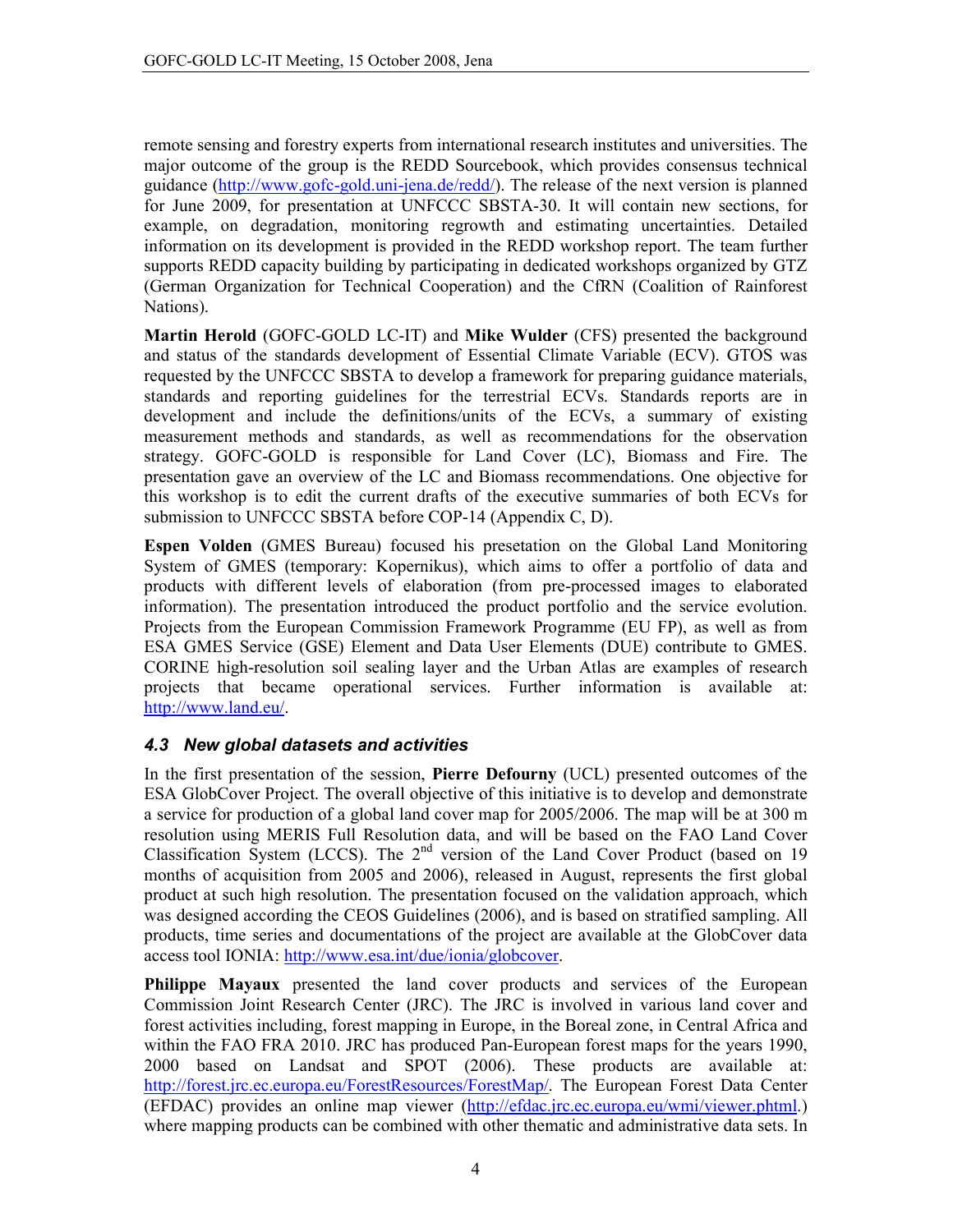the frame of FRA 2010, JRC is responsible for image processing and analysis at the continental level.

Matthew Hansen (South Dakota State University) spoke about land cover monitoring activities based on the integrated use of MODIS and Landsat data. He presented results from studies in various regions, e.g. forest change assessments in South East Asia, Brazil, Congo and the Boreal zone. In biome-wide studies the forest cover loss between 2000-2005 was estimated as 4 % of the total forest area (2000) for the Boreal zone, and 2.4 in the Humid Tropics (Hansen et al. 2008). In the conclusion, he outlined that MODIS and Landsat integration through targeted sampling allow rapid change area estimation in monitoring land cover dynamics, and enables internally consistent pre-processing and characterization of the entire land surface. These methods can be transferred to other data sources and systems.

Curtis Woodcock (Co-Chair LC-IT) focused his talk on the global land cover validation activity and the development of a "Best available" land cover map. This activity is driven by the GEO task DA-07-02, current global mapping activities (GlobCover, FRA 2010) and monitoring needs in the frame of the UNFCCC. The LC-IT wishes to support the broader land cover community through validation. The idea is to collect ground reference data independent from any single product to support validation of many land cover datasets. A "living reference data set" is envisaged to be comprised of a set of validation sites distributed around the globe, based on high resolution imagery and updated periodically. The presentation emphasized the design of the operational land cover validation framework and next steps for future work.

## 4.4 Ongoing regional activities and projects

Olga Krankina (Oregon State University) gave an overview of the different GOFC-GOLD Regional Networks and summarized the outcomes of the related workshop held one day before. Together with RN representatives, she briefly introduced ongoing mapping activities of the following networks: OSFAC (Central Africa), Miombo (Southern Africa), RedLaTIF (Latin America) and NERIN (Northern Eurasia). With respect to the LC-IT meeting objectives, it was emphasized that the RNs lead and plan several major land cover mapping activities, which differ in their emphasis and approach. The networks are interested in supporting Land Cover Product Validation Initiative (LC IT), however the application of LCCS requires additional support.

Markus Erhard (European Environmental Agency) reported on EEA global activity plans. The EEA strategy supports several land use/ land cover activities that were addressed in the presentation:

- GMES land monitoring services: Support the development of core services, coordinate in-situ component, and facilitate data procurement
- CORINE 2006 and high resolution soil sealing: Analysis of land-cover/-use changes and environmental impacts (e.g. fragmentation)
- GlobCover, GlobCorine: European - GEO-GEOSS. and global interaction, environmental change
- Water and ecosystem accounts: Global standards for UN-Environmental Accounting framework (UN, ESTAT, national statistical offices), focus on land

Stephen Kuntz (Infoterra) presented the Land Monitoring Core Service of GMES (temporally Kopernikus) focusing on LMCS infrastructure development and demonstration of production capacity and the monitoring concept. The joint web-map server and portal provides access to the products of the different activities: http://www.land.eu.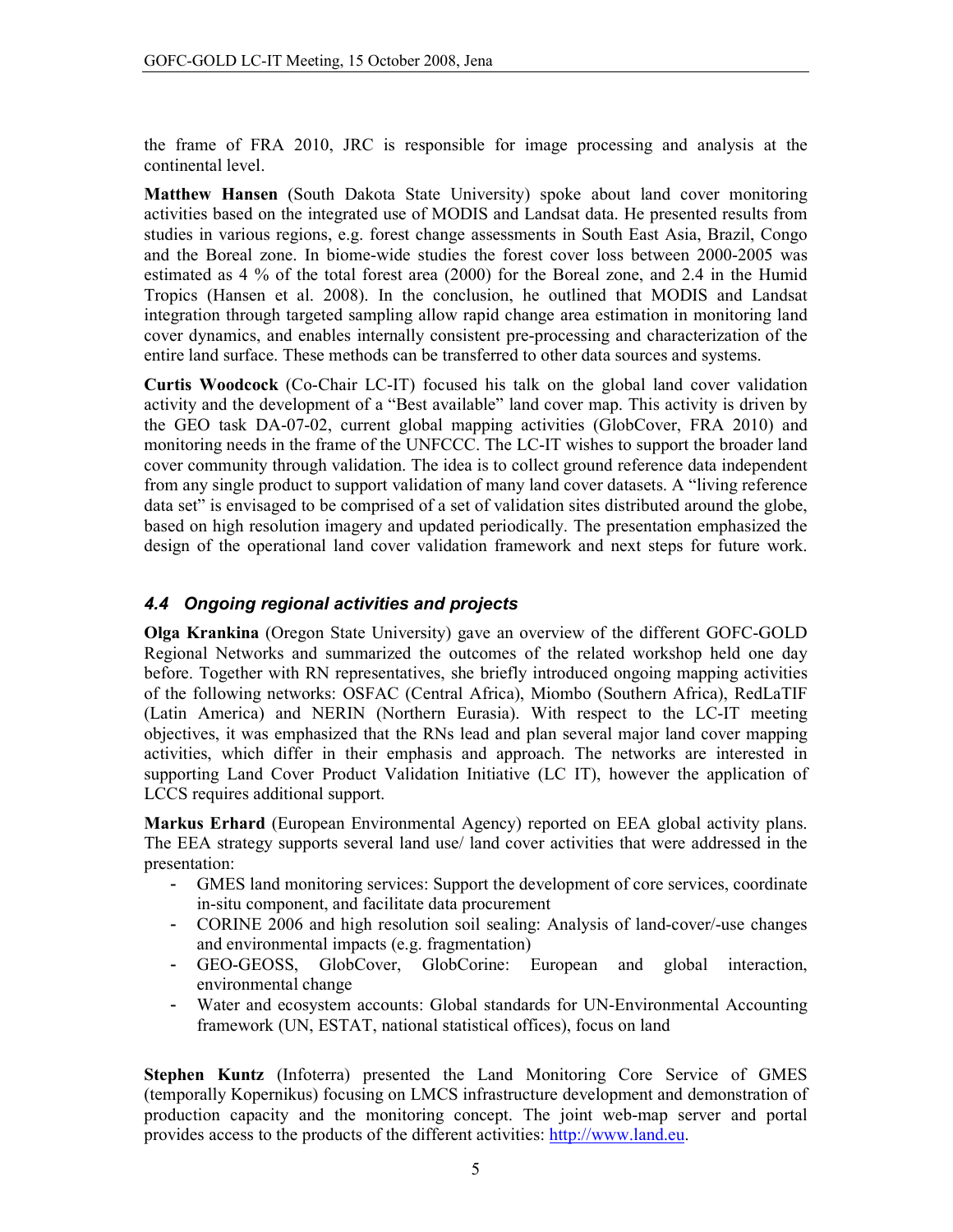Christiane Schmullius (Co-Chair LC-IT) presented several examples of the integrated use of optical and radar observations for Boreal Vegetation Monitoring. For GSE Forest Monitoring test sites in Siberia, ENVISAT ASAR, PALSAR and Landsat data have been integrated for forest disturbance mapping. In the SIBERIA-II Project, data synergy was used to derive various biophysical parameters as an input for vegetation modelling to estimate GHG emission trends. A spatial data infrastructure to facilitate earth system science studies in central Siberia is in development - the Siberian Earth System Science Cluster (SIB-ESS-C, http://www.sibessc.uni-jena.de/). Other examples were crop type classification using MODIS time-series data and wetland detection using ASAR data. Land cover products for Eurasia are available on http://terranorte.iki.rssi.ru/.

**Mike Wulder** (CFS) summarized the outcomes of the Workshop on Boreal and Temperate Forest Monitoring, which focused on multi-source, multi-scale, sampling for large area forest characterizations. In conclusion, it was emphasized that all different data types provide unique information to aid in forest monitoring and reporting. Data types may differ by spatial, spectral and temporal resolution as well as spatial coverage. Therefore, new data processing, analysis, integration, storage, and retrieval capacities are required. The analysis of annual Landsat time series was emphasized as time series' enhance the signal to noise ratio and allow for identification and categorization of temporal signatures in forests that are associated with disturbance and succession. Early findings of BioSpace, a Canadian Space Agency supported program, were presented to demonstrate how satellite-based monitoring can be used for the observation of key indicators of biodiversity.

## 4.5 Supporting national activities and closing

Susann Minnemeyer (World Resources Institute) presented the Climate Analysis Indicator Tool (CAIT) developed by the WRI: http://cait.wri.org. CAIT is an open access online system, which provides a comprehensive database of GHG emissions and climate-relevant indicators of all UNFCCC countries through an interactive and customizable interface. Currently, to improve the system, procedures are in development to produce global estimates in a timely manner in order to provide an independent check and balance for decision-makers. Another activity is the joint initiative between WRI, Greenpeace Russia and the University of Maryland to map the world's "Intact Forest Landscapes" (http://www.intactforests.org/) (Popatov 2008).

Tom Loveland (USGS) focused on the GEO Global Land Cover Task (DA-07-02) and emphasized the importance of involving national programs. He underlined that achieving the objective of this GEO task requires the participation of many organizations – from research to operations, especially regarding the specification and implementation of a global highresolution land cover and land change data set. GOFC-GOLD can assist by providing leadership in organizing and identifying consensus practices and standards. National mapping programs are of crucial importance and Dr. Loveland suggested that how the cooperation between national and global programs can be strengthened should be discussed. He proposed a dedicated GOFC-GOLD/GEO Global Land Cover Task workshop for national land cover programs and research leaders, in order to determine the status of established national land cover programs and identify common standards, methods etc.

Yoshikazu Fukushima (Japanese Geographical Survey Institute) reported on the Global Mapping Project of the International Steering Committee for Global Mapping (ISCGM). In response to the UNCED Earth Summit 1992, the ISCGM was established in order to coordinate the production of the Global Map. The product consists of various thematic vector (e.g. transport, boundaries) and raster layers (e.g. elevation, land cover) provided by national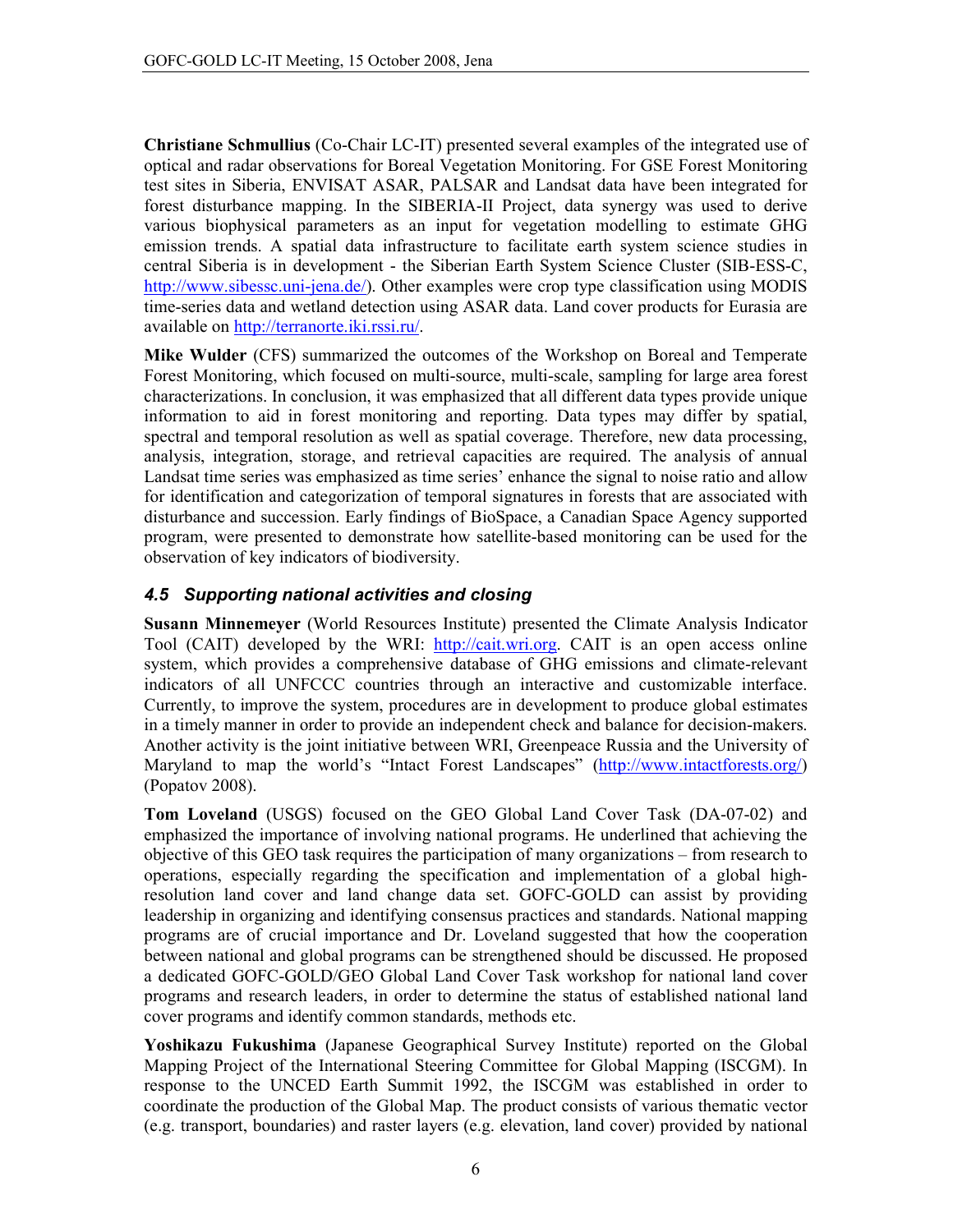mapping organization in the individual countries. The Land Cover Map of the project is based on MODIS data (2003) and comprises 20 LCCS based land cover classes. The first version was released in December 2008 and is available at http://www.iscgm.org/cgibin/fswiki/wiki.cgi.

#### **Breakout group discussions (Thursday, 16 October)** 5

The  $2<sup>nd</sup>$  day of the LC-IT Meeting was dedicated to breakout group discussions. Participants discussed the following topics:

- BOG 1: Land use and agriculture observations (Lead: Justice, Mollicone)  $\bullet$
- BOG 2: Global land cover validation exercise (Lead: Woodcock, Arino)
- BOG 3: GEO Forest Monitoring Symposium (Lead: Brady, Fan)
- $\bullet$ BOG 4: ECV observation and standards (Lead: Wulder, Herold)
- BOG 5: Data continuity, access and policy (Lead: Briand, Woodcock)  $\bullet$
- BOG 6: Involvement with national programs/networks (Lead: Loveland,  $\bullet$ Krankina)

Please find below discussion notes of the individual breakout groups. Documents that have been edited during the discussions are provided in the appendix.

## 5.1 BOG 1: Land use and agriculture

Context:

- Recent large changes in Land use:
	- Identification of intensity and areal extent of LU activities  $\omega_{\rm{eff}}$
	- Energy crops
	- Urbanization
- $\bullet$ Broader Sustainable Land Use Agenda (WSSD)
- Policy Makers and Land managers interested in the drivers of LU change and the effectiveness of LU Policy:
	- International (inc. IPCC and REDD)  $\omega_{\rm{eff}}$
	- $\omega_{\rm{eff}}$ National (e.g. challenged to meet IPCC LU info needs)
	- Local  $\omega_{\rm{max}}$
	- Multiple policy aspects  $\mathbb{Z}^{n-1}$
- Several nations have LU inventories and stats:
	- often not well connected to Land Cover mapping  $\mathcal{L}^{\text{max}}$
	- satellite imagery confers information on land cover whereas land use often requires additional interpretation or ancillary data
- LU and Climate change issues:  $\bullet$ 
	- LU drivers recognized
	- LU will be an integral part of mitigation and adaptation
- IGOL recognizes the importance of Land Use

Considerations for addressing land use in GOFC-GOLD:

- Need a strategic discussion on what's the role of GOFC-GOLD in LU:
	- Land Cover  $\rightarrow$  Land Cover Change  $\rightarrow$  Land Use (always envisioned)  $\omega_{\rm{eff}}$
	- GOFC is concerned with Global > Regional Scale Observations:
	- Satellite, Ground based (in situ), Existing Non Remote Data Sources
	- Monitoring land use change is probably the priority –in that sense there is a strong link to land cover change
	- Need to develop a Longer Term vision of land use in the GOFC GOLD Agenda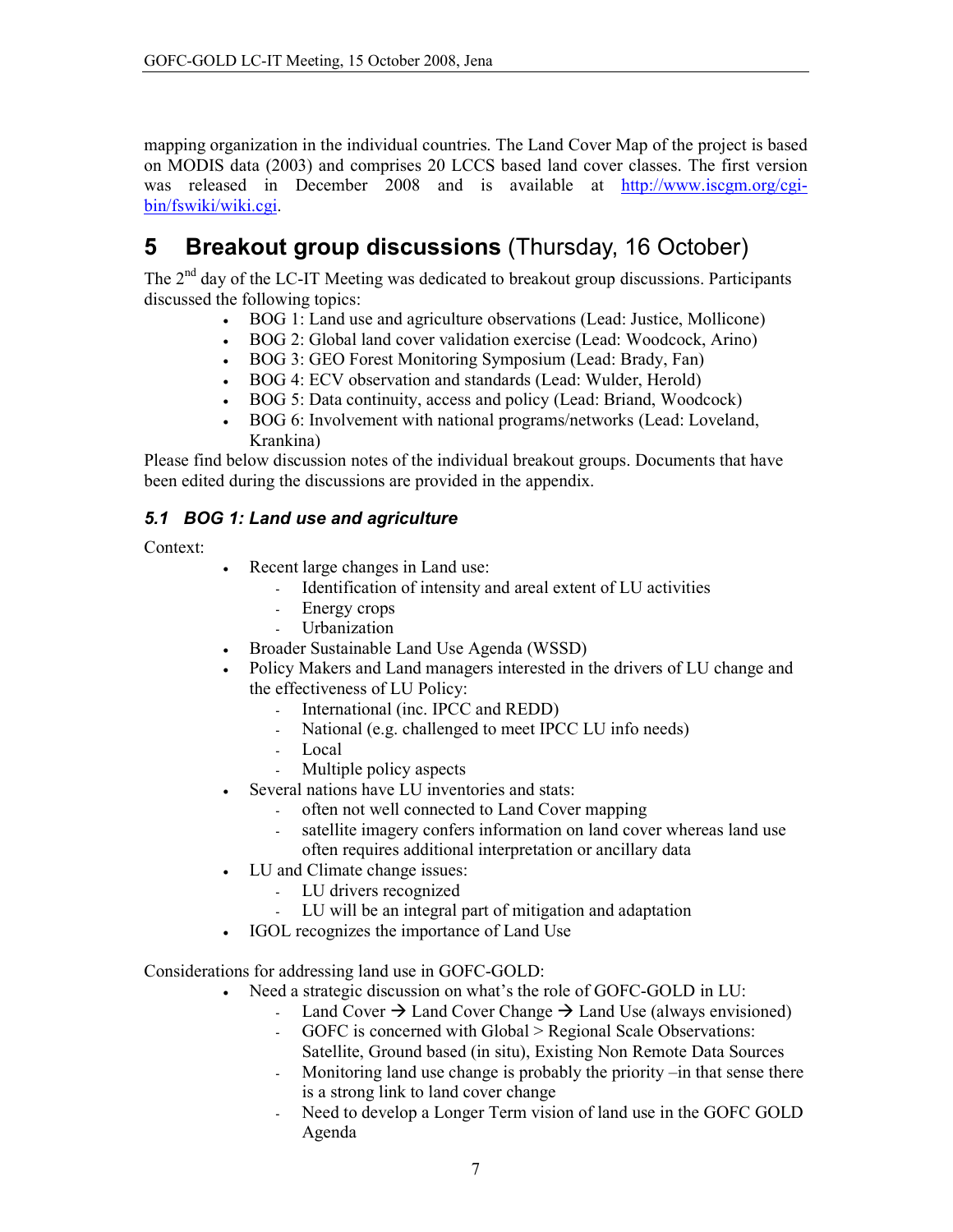- What is the niche / comparative advantage of GOFC GOLD Re Land Use
- Who needs LU information and for what purpose (priority discussion)?  $\bullet$
- Issues of scale:  $\bullet$ 
	- Would global LU information be useful (local and national information  $\omega_{\rm{eff}}$ certainly would)?
	- Social cultural setting of land use  $\omega_{\rm{eff}}$
	- Regional approach may be more relevant than global
- Issues of data aggregation and privacy when it comes to socioeconomic and  $\bullet$ land tenure data
- Remote sensing of LU has received less attention:
	- BUT could be better applied with the goal of perhaps eventually leading to operational products
	- The increased availability of very high resolution data sets make LU  $\mathcal{L}^{\text{max}}$ more tractable
- What would be the expertise needed in GOFC/GOLD to address LU
	- are there partnerships that need to be fostered  $\omega_{\rm{eff}}$
	- what would a LU IT look like  $\omega_{\rm{eff}}$
	- would include a combination Fire and LC
- Launch some Preparatory activities
	- Investigating global perspective regional projects balance
	- Near term successes -low hanging fruit  $\omega_{\rm{eff}}$
	- Identify some metrics -crop rotation time, productivity, plantation forestry
	- $\mathbb{Z}^{n-1}$ Are there models which could be improved by linking LC to LU e.g. LUCAS inc NZ, SPREAD
- Role of Regional networks could be critical in addressing LU observations  $\rightarrow$  $\bullet$ tie into national land use products
- Program Linkages e.g.:  $\bullet$ 
	- UN FCCC and Near Term IPCC relevance -large uncertainty and lack  $\omega_{\rm{max}}$ of activity data at the national scale
	- Linkage to GEO Ag Monitoring Task
	- FRA Land use component  $\omega_{\rm{max}}$
	- Next Millennium Assessment

## Additional topics raised:

- Agriculture Land Use -impacts of climate -also some common regional issues
- Relationships between LCC and LU -Forest / Woodland and Agriculture:  $\bullet$ 
	- Both Small and large scale expansion  $\Delta \sim 10^4$
	- $\mathbb{Z}^{n-1}$ Commercial forest plantations
- Land Use in the forests:
	- Logging, Anthropogenic disturbance, Charcoal production
	- $\omega_{\rm{max}}$ **Forest Degradation**
- Land Use Fire -proximate indicators e.g. geometry:
	- Transnational issue (air quality) -policy implications
	- Regional issue w. very local actors (e.g. residue burning)
- $\bullet$ Does LCCS address LU adequately -local>national>global? How can it be used to meet national LU needs
- Grazing/Pasture (more complex than crops)
- ECV's for land use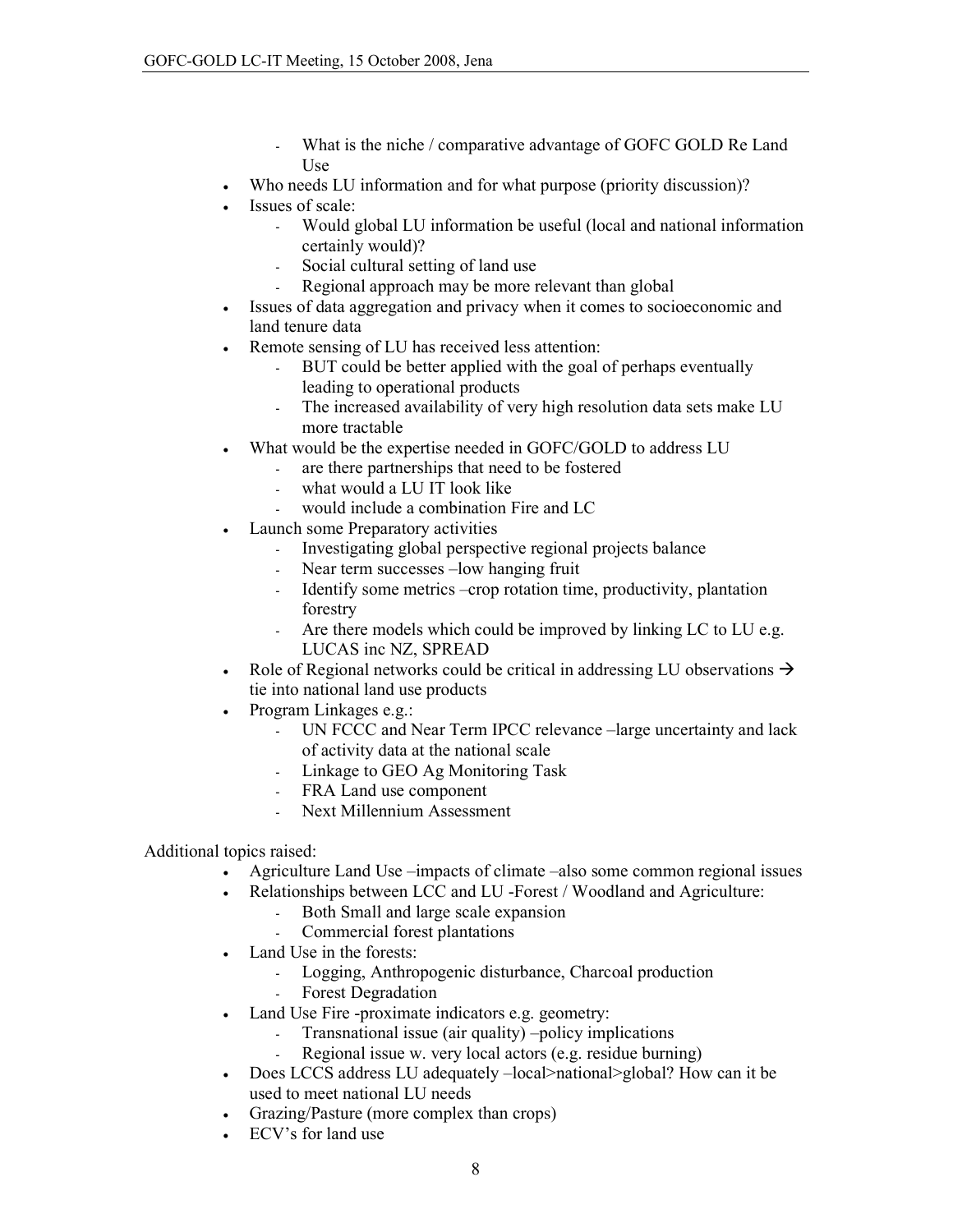- FRA LU information being collected by nations at a sample basis
- Monitoring productivity of Land and Success of Land Reform
- IPCC has a first order need for emissions from 6 LU changes (forest, crop, wetland, grassland, settlement, other land)

In conclusion, Anthony Janetos proposed to hold a small workshop to discuss the preliminary scope in detail.

## 5.2 BOG 2: Global validation exercice

Objectives:

- Reference data for 'Best Available Map'
- "Universal" Reference Data for assessment of other maps
- Reference data for area estimation
- Assessment of change?
- Global focus and also regional focus

Response design:

- SPOT imagery  $(2.5 \text{ m})$ :
	- Polygon interpretation  $\omega_{\rm{max}}$
	- Aggregate later to appropriate pixel size (dependent on map being  $\omega$  . assessed)
- $\bullet$ Size of 'block' to be interpreted?
- PM suggests 2km x 2km (possibly subsampled within a larger block)
- Assessment unit?

## Analysis:

- Basic descriptive accuracy to start (error matrix)
- Accuracy of 'areas' (support dependent)

## Design criteria:

- Probability sampling
- Stratification?
	- Geographic region (large): Spread the sample, Possibly regional  $\omega_{\rm{eff}}$ reporting
	- $\omega_{\rm{eff}}$ By areas of disagreement
	- Rare classes (at what level of classification?)
- Flexible to supplement (add to) sample for region specific or country specific  $\bullet$ reporting
- Flexible to combine with existing reference data (completed assessments of other maps)
- Need for compiling and describing existing sources of reference data...  $\bullet$

## Miscellaneous:

- Importance of easy interface for users
- LCCS not natural for all 'experts'
- Land use information
- Information related to users of the maps
- May be some sample sites that require only Landsat data  $\bullet$
- Thematic depth of classification of reference data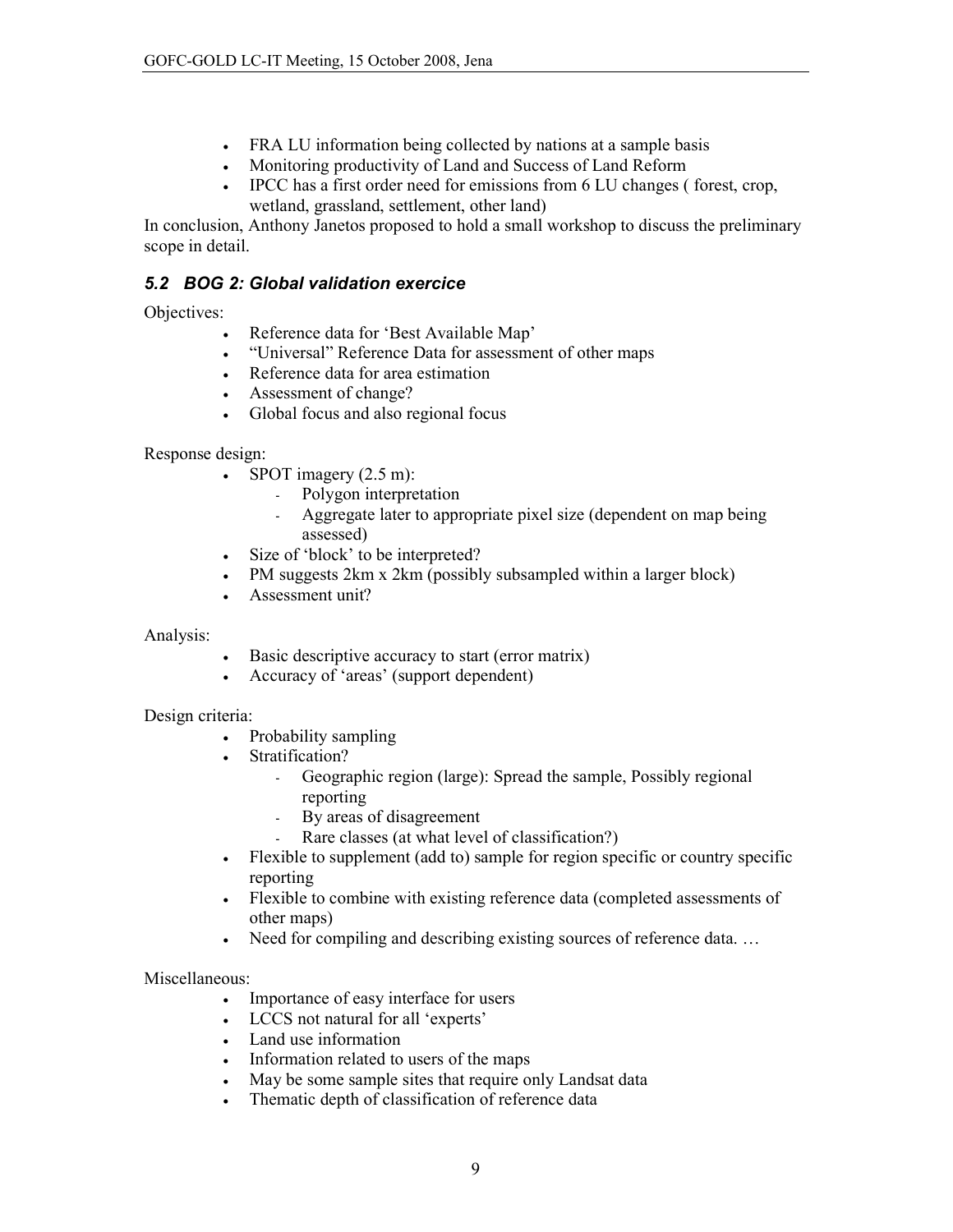## 5.3 BOG 3: Preparation of GEO Forest Monitoring Symposium

The participants discussed in detail the upcoming GEO Forest Monitoring Symposium to be held the  $16^{th}$  October 2008, in Iguaçu, Brazil, i.e. the programme and the outline and objectives of the thematic breakout groups. Detailed information is available online at the conferences webpage: http://www.dpi.inpe.br/geoforest/.

#### $5.4$ **BOG 4: Executive Summaries for ECV: Land Cover and Biomass**

During the BOG, the Executive Summaries were finalized for submission to GTOS. They are provided in Appendix C and D.

## 5.5 BOG 5: Data continuity, access and policy

- International polar year coordination for SAR maybe GOFC-GOLD
- Science plan, observation requirements SAR needs
- Pursue access via space agencies and acquisition plan
- Access- and distribution- infrastructure needed
- For SAR imagery: need a plan

**Action Items:** 

- SAR data requirements (including observations, systematic acquisition strategy, processing, distribution) identify supersites for demonstration projects
- Geo Data Policy comment from DA-07-02? to DA 06-02
- Reach out to ESA and EC on data access for Sentinel2
- Initiate an LSI Constellation Activity on improved access and archiving of Landsat data (stores in ground stations around the world)

CEOS:

- Data policy
- Offer for processing data from south Africa for Africa
- Specification of requirements for data as part of GEO tasks?
- Tangible limits to processing capacity for SAR data
- Experiments via supersites -
- Continuity of measurements? Access to data? Data Policy??
- Reach out to GEO Task on Data Policy
- Access to Sentinel Data?? To ESA and EC.

## 5.6 BOG 6: Involvement with national programs/networks

Presentation (Tom Loveland)

GEO Global Land Cover Task: Provide a suite of global land cover datasets, initially based on improved and validated moderate resolution land cover maps and eventually including landcover change at high resolution.

- Advocate existing internationally-agreed approaches for land cover  $\bullet$ characterization and validation
- Utilize and validate moderate resolution time series data and land cover data sets and earlier 1-km resolution maps
- Formulate specifications and implement production of a global high-resolution land cover and land change data set and report
- Set up web access to land cover and associated input data
- Identify opportunities for applying land cover data in areas related to key societal benefits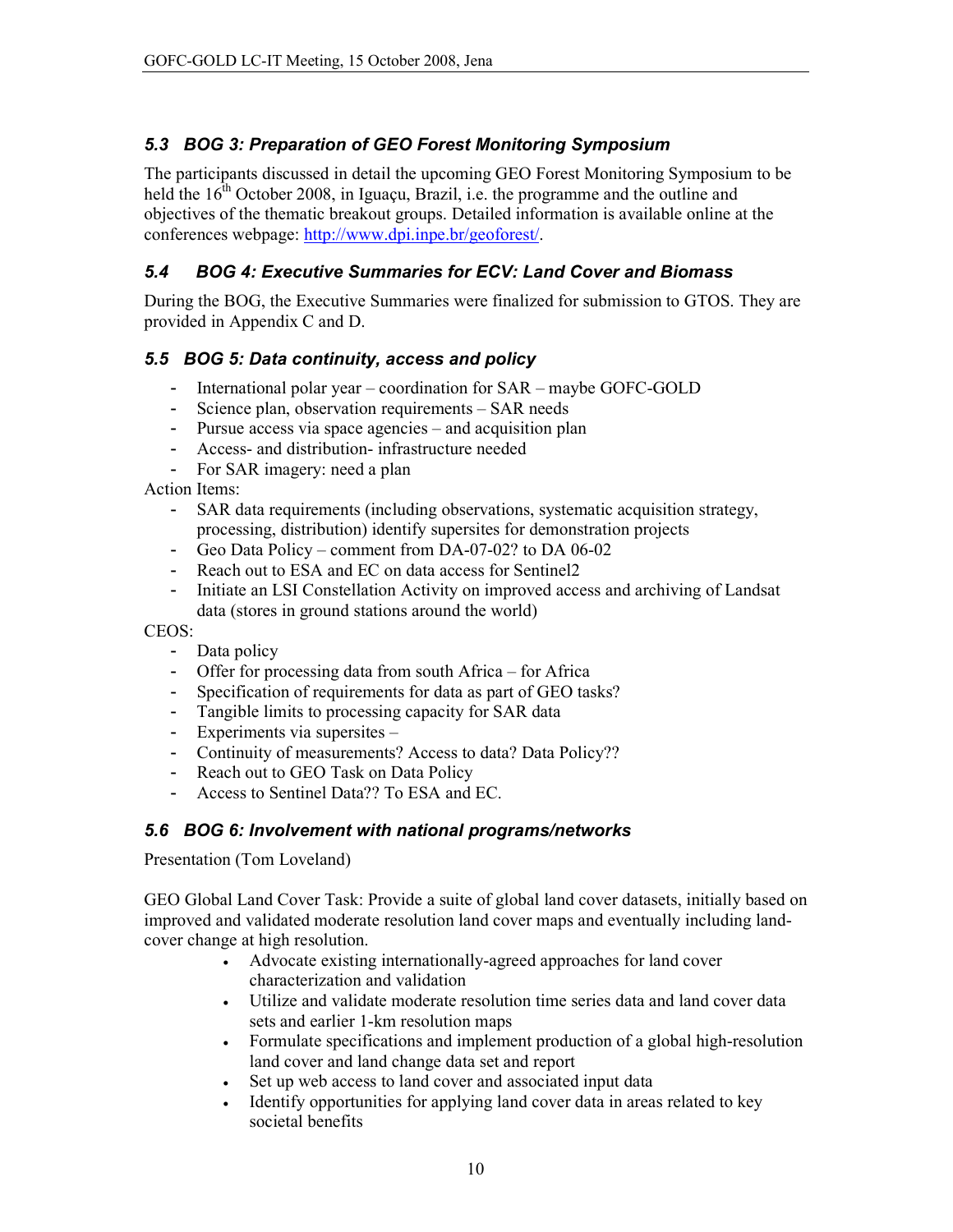Strengthen national level capacities to produce and use these products  $\bullet$ especially in developing countries

The Challenge:

- Achieving these objectives will require the participation of many organizations  $\bullet$ -spanning research to operations.
- This is especially the case for the objective to: "Formulate specifications and  $\bullet$ implement production of a global high-resolution land cover and land change data set and report."
- $\bullet$ GOFC-GOLD can assist the GEO Global Land Cover Task by providing leadership in organizing and identifying consensus practices and standards.

Creating a high resolution global land cover change product:

- Will require continuing consideration of:
	- Earth observation capabilities and advances L.
	- Land cover standards  $\omega_{\rm{max}}$
	- Land cover mapping methods
	- Resources  $\omega_{\rm{max}}$
- Will require the coordinated participation of a network of land cover mapping  $\bullet$ organizations.

National land cover mapping programs:

- Should be an essential part of a global high resolution land cover foundation.
- Are necessarily organized to meet agency priorities within the constraints associated with budgets and human resources.
- Often lack contact with research groups and other national mapping programs.  $\bullet$
- Must have access to ideas, data, and other resources in order to continue, improve, and sustain their activities.

How do we:

- $\bullet$ Engage national cover mapping agencies for the purpose of contributing to global land cover characterization?
- Strengthen national capabilities and contribute to their sustainability?
- Enable the use of best practices and standards across national programs?  $\bullet$

Where are the national programs and what is the health of their respective programs? What is the range of the technical practices in each program?

What are the scales of analysis, classification schemes, methods, and periodicity of mapping? What can GOFC-GOLD and GEO provide that improves the strength of national land cover mapping programs?

What are the standards needed to merge national land cover maps into a global framework? What are/where are the gaps in national land cover capabilities and programs?

One approach for involving national programs:

- GOFC-GOLD/GEO Global Land Cover Task could organize a workshop for  $\bullet$ national land cover programs and research leaders to:
	- Determine status of established national land cover programs (e.g.,  $\Delta \sim 1$ Africover countries, Australia, Brazil, Canada, China, EU, Mexico, South Africa, US, etc.)
	- -Identify common: Standards, Methods, Resources, Research needs
- Establish goals for a high resolution global land cover mapping capability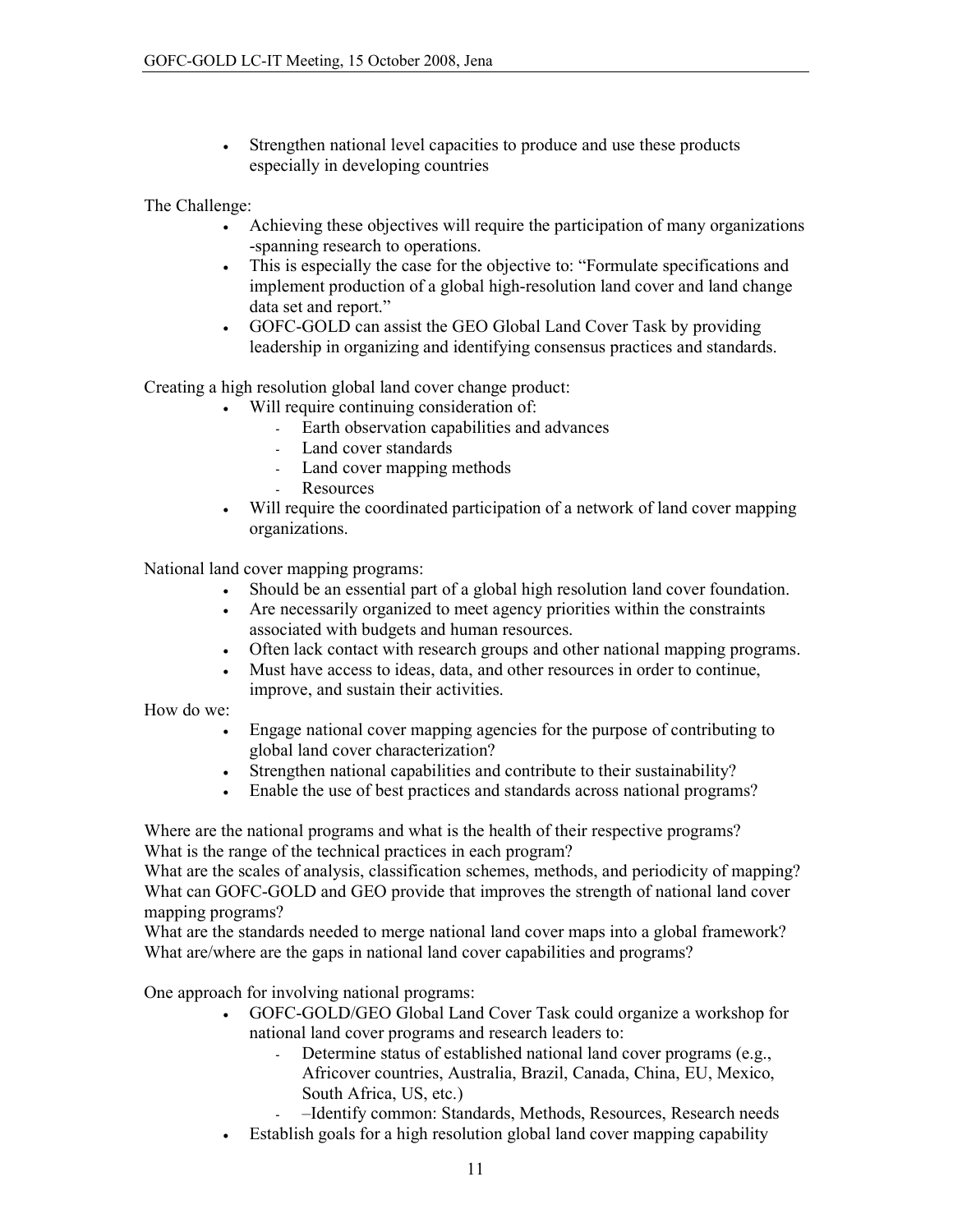Determine approaches for sharing experiences and resources between national  $\bullet$ programs

Potential benefits

- Take a step toward solidifying the global land cover mapping infrastructure  $\bullet$
- Achieve some level of agreement on common land cover mapping standards  $\bullet$
- Gain a better understanding of the issues ahead for global high resolution land  $\bullet$ cover mapping
- Improve the basis for accessing validation data for other global land cover  $\bullet$ products

### Scientific and Technical Board feedback and panel 6 discussions

Anthony Janetos (GOFC-GOLD Chair) opened the session and reviewed outcomes of the GOFC-GOLD Strategy meeting, held on Tuesday, 14 October 2008. With these meetings, the Executive Committee wishes to receive feedback from symposium participants and project partners on GOFC-GOLD. Building on the revised strategy this feedback will help to define future directions and priorities. As introduction, Dr. Janetos reviewed the functions and strategy of GOFC-GOLD and presented the main messages from the first strategy meeting.

In the first meeting, participants acknowledged the success of GOFC-GOLD in providing an interface between scientific and user communities. There is a need for GOFC-GOLD to provide more leadership in ensuring a voice for terrestrial observations in international processes. It was recognized that data quality, validation, and data access are important issues to be addressed. The importance of supporting initiatives on climate change, global fire, and essential climate variables was acknowledged. Of critical importance is the need to strengthen the regional networks and help them access needed resources.

Further questions and issues raised include:

- How will large global validation datasets, e.g. validation data from FRA 2010 be made available?
- How will validation data feed into new global mapping activities?
- Importance of supporting new CEOS activities and working more closely with CEOS
- How should GOFC-GOLD be thinking about land-use and not just land-cover?
- How should we think about supporting national and regional initiatives -methods, strengthening existing regional networks? New networks?

The objective of this group discussion was to concentrate the received feedback to main messages for the GOFC-GOLD Executive Committee. The Committee will take this input and use it to draft a revised strategic plan. In 2009, a meeting of the Executive Committee and external advisors is planned to verify the revised strategic plan.

#### **LCCS and land cover harmonization** (Friday, 17 October) 7

**Antonio diGregorio** (FAO) introduced the 3rd version of the FAO Land Cover Classification System (LCCS). He reviewed the basic concept of LCCS and issues that have led to the development of the next version. In LCCS, the creation of a class is done by a dynamic combination of land cover diagnostic attributes called classifiers. The classifiers act as building blocks and can be combined to describe the more complex semantics of each land cover class in any separate application ontology (classification or legend). The first concept of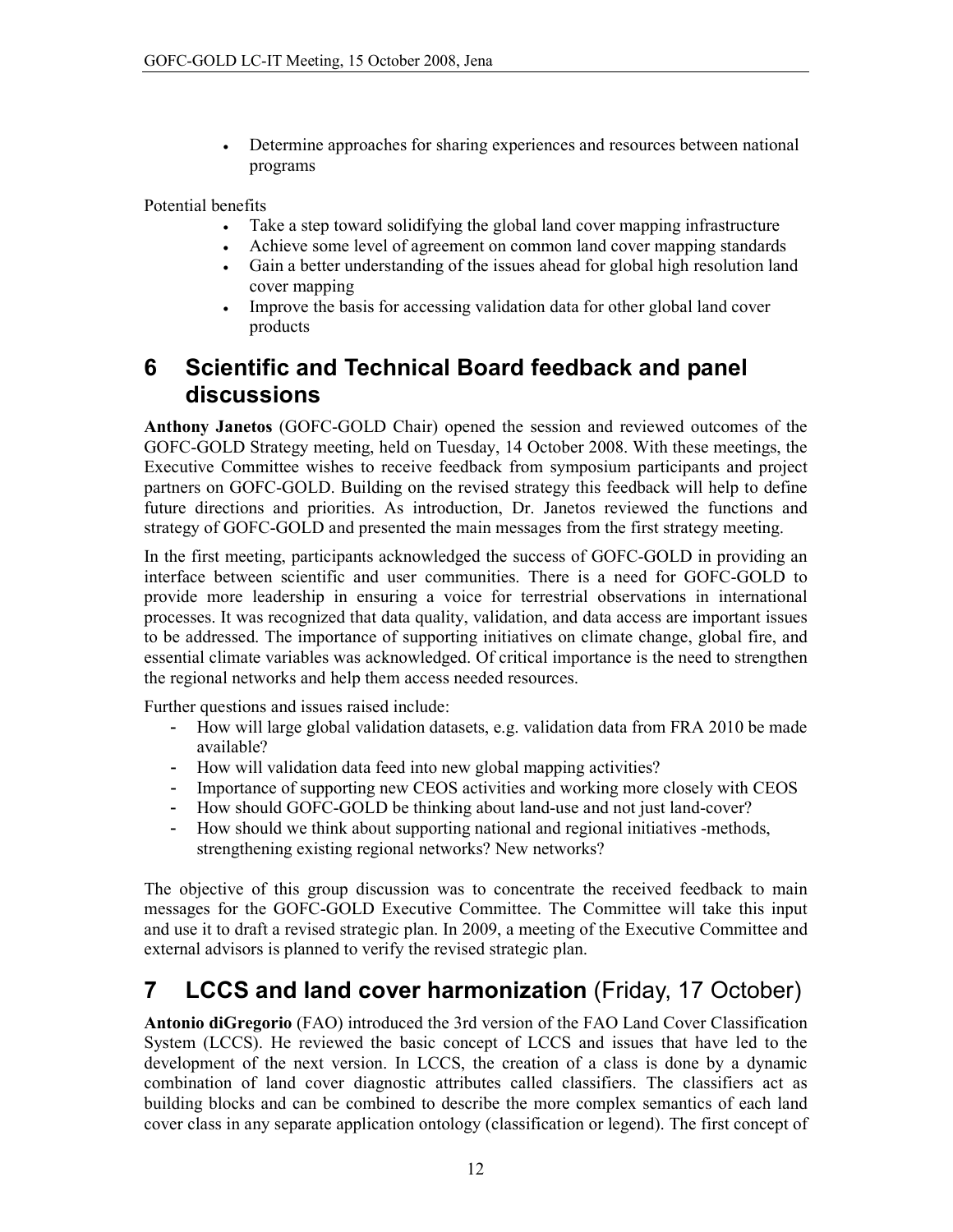LCCS was developed more than 10 years ago. Updates were necessary with regard to technical and conceptual points, e.g.:

- Predefined database from which to generate the LC classes
- Tree structure for main land cover groups (dichotomous phase)
- Artificial limits in the definition of layers
- Some complex definitions
- Not fully rigorous separation of pure physiognomic/structural atomic elements from other types of elements
- Limitations to describe some "extreme" LC situations

For the  $3<sup>rd</sup>$  version, a broader Land Cover Meta Language (LCML) has been created. In LCML, a predefined set of basic elements (biotic and abiotic) enriched in their semantic significance with external qualities and attributes can be arranged in different types of strata to describe a wide variety of distinctive and detailed land cover situations climate, landform etc.). The concept was presented to the ISO at the TC211-ISPRS Workshop in July 2008 in Beijing. LCML has been represented in a UML (Unified Modeling Language). Open issues are its representation in an programming language JAVA or C++ and its link to GIS. More information can be found at: http://www.africover.org/LCCS.htm.

Martin Herold (LC-IT) presented LCCS legend translations of LC products and harmonization approaches. The translation of legends of existing products is important to explore inconsistency in current approaches and to study agreement and synergy among them. Further international consensus discussions on the adoption of LCCS concept are needed. Existing legends should be translated and revisited. He presented the concept to implement harmonized land cover characterisation based on terminology, and thematic and cartographic standards. In general, LC legends should be developed using LCCS and the common set of classifiers. Explore how a harmonized land cover products can link to, or benefit from existing mapping initiatives on both finer and coarser scales (e.g. in situ and global) and vice versa.

**Wolfgang Lück** (CSIR) summarized South African LC mapping projects and outcomes of a national legend definition workshop. He reviewed requirements for land cover products and recent activities in South Africa.

#### **Informal LC-IT Meeting and closing** 8

During the last session of the symposium, the LC-IT members discussed and reviewed the outcomes of the individual sessions. The final discussions focused on further actions for the ECV standards development, the validation plan, GEO Global Land Cover Task, IT membership issues and the preparation of a best practices document on accuracy assessment of LC changes. All action items are summarized in the Jena Action Plan (Appendix E).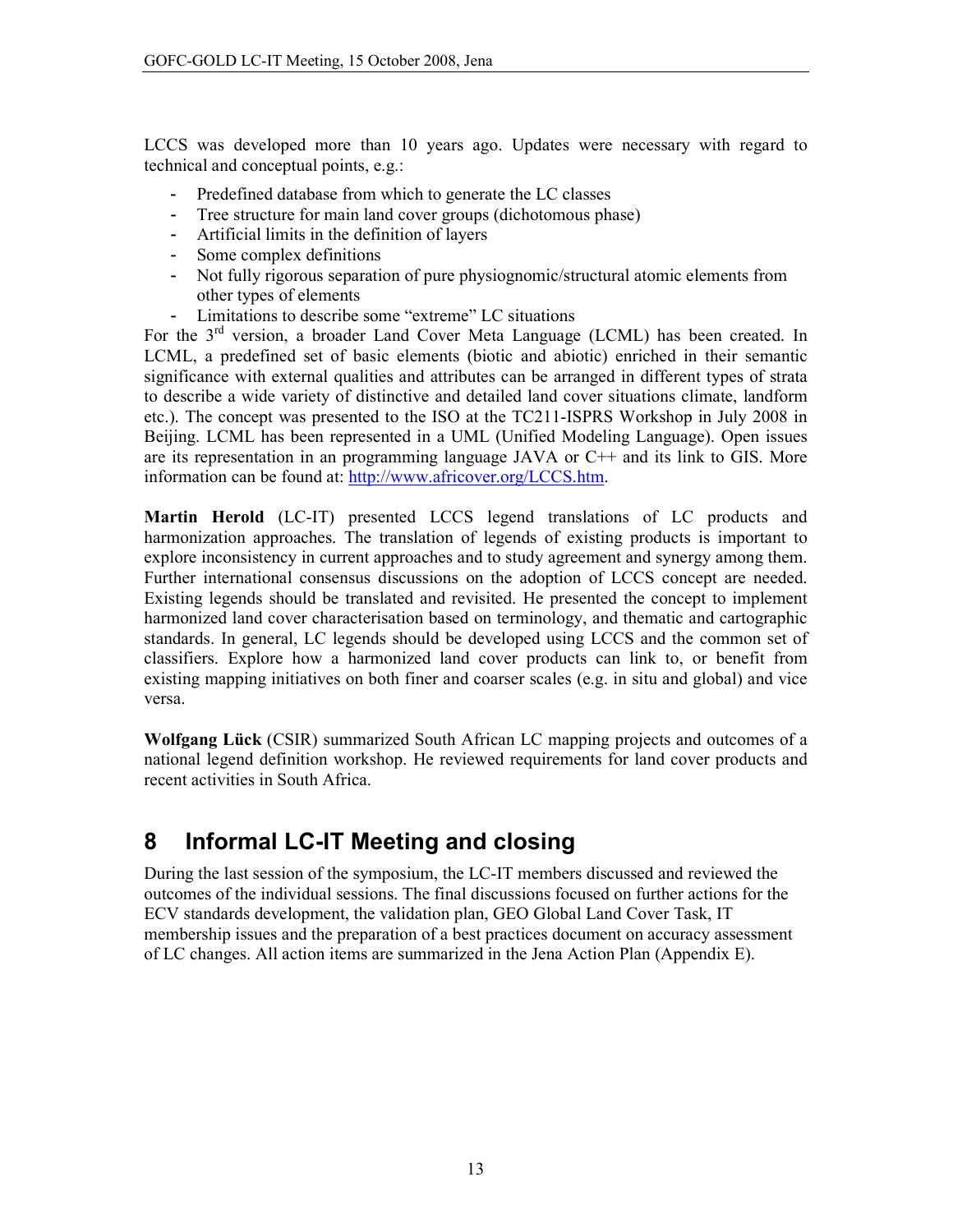## **References**

- Hansen, M.C. Stehman, S.V., Potapov, P.V., Loveland, T.R., Townshend, J.R.G., DeFries, R.S., Pittman, K.W., Arunarwati, B., Stolle, F., Steininger, M.K., Carroll, M. & C. DiMiceli (2008): Humid tropical forest clearing from 2000 to 2005 quantified by using multitemporal and multiresolution remotely sensed data. PNAS 105(27): 9439-9444, www.pnas.org/cgi/doi/10.1073/pnas.0804042105
- Herold, M., Sambale, Woodcock, C. & C. Schmullius (2007): Report of the 2<sup>nd</sup> Land Cover Implementation Team Meeting, 24-26 October 2007 at Boston University, USA, http://www.gofc-gold.uni-jena.de/documents/boston/Report LC-IT final.pdf
- Potapov, P., A. Yaroshenko, S. Turubanova, M. Dubinin, L. Laestadius, C. Thies, D. Aksenov, A. Egorov, Y. Yesipova, I. Glushkov, M. Karpachevskiy, A. Kostikova, A. Manisha, E. Tsybikova & I. Zhuravleva (2008): Mapping the world's intact forest landscapes by remote sensing. Ecology and Society 13(2): 51. [online] URL: http://www.ecologyandsociety.org/vol13/iss2/art51/
- Townshend, J.R. & M.A. Brady (2006): A Revised Strategy for GOFC-GOLD. GOFC-GOLD Report no. 24. Edmonton: Natural Resources Canada-Canadian Forest Service. 47 pp. (http://www.fao.org/gtos/gofc-gold/series.html
- Townshend, J.R., Latham, J., Arino, O., Balstad, R., Belward, A., Conant, R., Elvidge, C., Feuquay, J., El Hadani, D., Herold, M., Janetos, A., Justice, C.O., Liu Jiyuan, Loveland, T., Nachtergaele, F., Ojima, D., Maiden, M., Palazzo, F., Schmullius, C., Sessa, R., Singh, A., Tschirley, J. and Yamamoto, H. 2008. Integrated Global Observations of the Land: an IGOS-P Theme. IGOL Report No. 8, GTOS 54.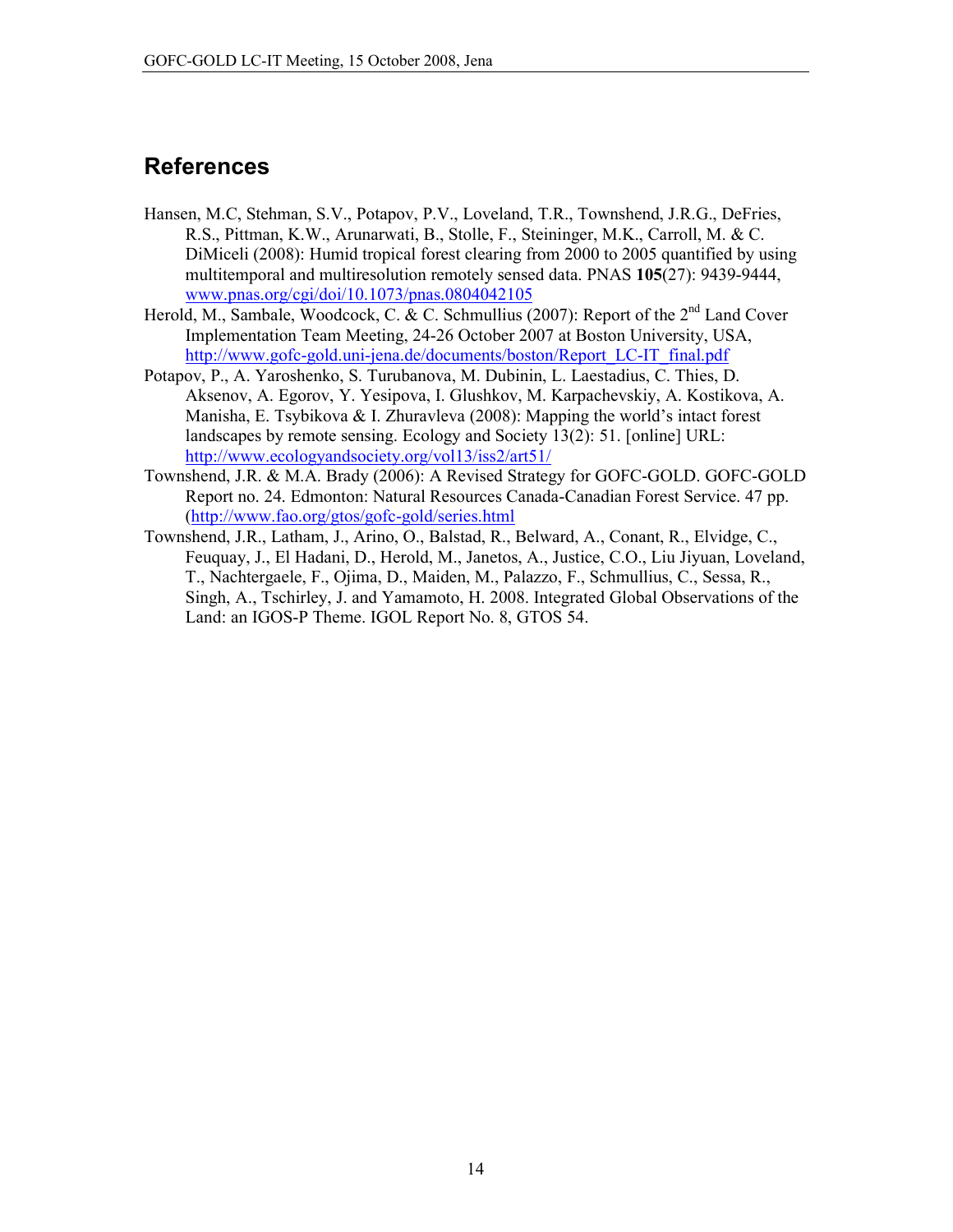# Appendix A - List of participants

| No.            | Participant                | <b>Address</b>                                                                                                                                                       | Email                                   |
|----------------|----------------------------|----------------------------------------------------------------------------------------------------------------------------------------------------------------------|-----------------------------------------|
| 1              | Achard, Frédéric           | Global Environmental Monitoring Unit<br>Joint Research Centre<br>TP 641<br>21020 Ispra (VA), Italy                                                                   | frederic.achard@jrc.it                  |
| $\overline{2}$ | Ackermann, Nicolas         | Friedrich-Schiller-University Jena<br>Institute for Geography<br>Loebdergraben 32<br>07743 Jena, Germany                                                             | nicolas.ackermann@uni-jena.de           |
| 3              | Arino, Olivier             | <b>ESA-ESRIN</b><br>Via Galileo Galilei<br>Casella Postale 64<br>00044 Frascati, Italy                                                                               | olivier.arino@esa.int                   |
| 4              | Avitabile, Valerio         | Istituto Agronomico per l'Oltremare<br>via A. Cocchi, 4<br>50131 Florence, Italy                                                                                     | avitabile@iao.florence.it               |
| 5              | Baret, Fredéric            | <b>INRA Avignon</b><br>147 rue de l'université<br>75338 Paris Cedex 07, France                                                                                       | baret@avignon.inra.fr                   |
| 6              | <b>Benndorf, Rosemarie</b> | German Environmental Agency<br>Wörlitzer Platz 1<br>06844 Dessau, Germany                                                                                            | rosemarie.benndorf@uba.de               |
| 7              | Berger, Christian          | Friedrich-Schiller-University Jena<br>Institute for Geography<br>Loebdergraben 32<br>07743 Jena, Germany                                                             | Christian.Berger@uni-jena.de            |
| 8              | Berberoglu, Suha           | University of Cukurova, Departement of Landscape Architecture<br>01330 Adana, Turkey                                                                                 | suha@cu.edu.tr                          |
| 9              | Bock, Michael              | Deutsches Fernerkundungsdatenzentrum<br>Oberpfaffenhofen<br>82234 Weßling                                                                                            | michael.bock@dlr.de                     |
| 10             | <b>Brady, Michael</b>      | Canadian Forest Service<br>Natural Resources Canada<br>5320-122 St. Edmonton, Alberta,<br>Canada T6H 3S5                                                             | mbrady@nrcan.gc.ca                      |
| 11             | <b>Briand, Paul</b>        | Canadian Space Agency<br>John Chapman Space Centre<br>6767 route de l'Aéroport<br>Saint-Hubert, QC J3Y 8Y9                                                           | paul.briand@space.gc.ca                 |
| 12             | <b>Broich, Mark</b>        | South Dakota State University<br>Geographic Information Science Center of Excellence 1021<br>Medary Ave, Wecota Hall<br>Box 506B, Brookings SD 57007, USA            | Mark.Broich@sdstate.edu                 |
| 13             | Caccetta, Peter            | <b>CSIRO Mathematical and Information Sciences</b><br>Private Bag<br>PO Wembley 6014, Australia                                                                      | Peter.Caccetta@csiro.au                 |
| 14             | Cartus, Oliver             | Friedrich-Schiller-University Jena<br>Institute for Geography<br>Loebdergraben 32<br>07743 Jena, Germany                                                             | oliver.cartus@uni-jena.de               |
| 15             | Chaowalit, Silapathong     | Geo-Informatics and Space Technology Development Agency196 chaow@gistda.or.th<br>Phahonyothin Road, Chatuchak<br>Bangkok 10900, Thailand                             |                                         |
| 16             | Claassen, Frank            | Wageningen University<br>Agrotechnology and Food Sciences<br>Postbus 8026<br>6700EG, Wageningen, Netherlands                                                         | Frank.Claassen@wur.nl                   |
| 17             | Cohen, Warren              | Laboratory for Application of Remote Sensing in Ecology, USDA<br>Forest Service Pacific Northwest Research Station<br>Oregon State University<br>Corvallis, OR 97331 | warren.cohen@oregonstate.edu            |
| 18             | Conrad, Christopher        | Universität Würzburg<br>Institut für Geographie<br>Am Hubland<br>97074 Würzburg, Germany                                                                             | christopher.conrad@uni-<br>wuerzburg.de |
| 19             | Defourny, Pierre           | Research Laboratory in Environmetrics and Geomatics<br>Université catholique de Louvain<br>Croix du Sud, 2 bte 16<br>1348 Louvain-la-Neuve, Belgium                  | defourny@enge.ucl.ac.be                 |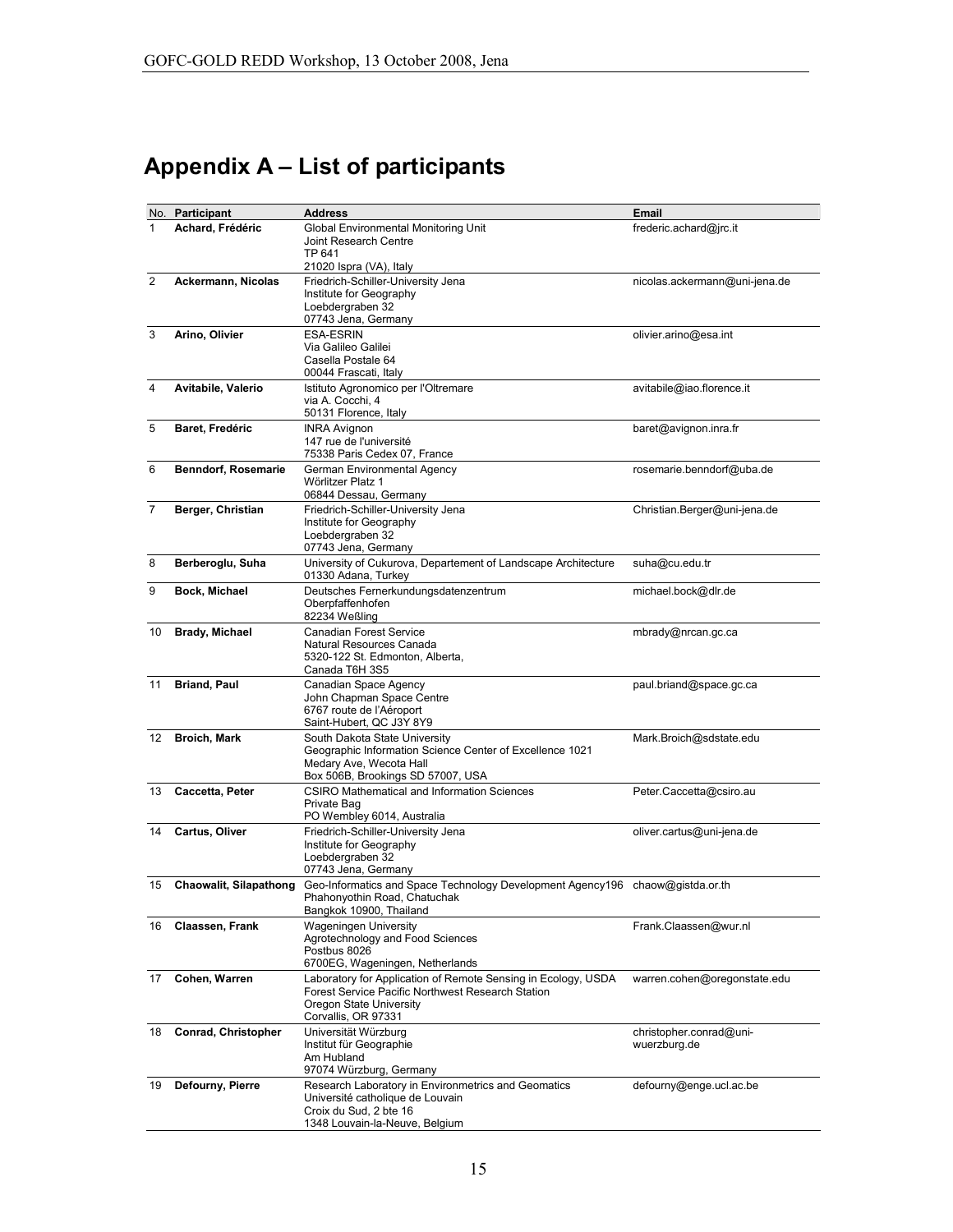|    | No. Participant              | <b>Address</b>                                                                                                                                                                                       | Email                            |
|----|------------------------------|------------------------------------------------------------------------------------------------------------------------------------------------------------------------------------------------------|----------------------------------|
| 20 | DeFries, Ruth                | Columbia University<br>Department of Ecology, Evolution and Environmental Biology<br>10th Floor Schermerhorn Ext.<br>1200 Amsterdam AvenueNY 10027                                                   | rd2402@columbia.edu              |
| 21 | DeMarcken, Paya              | University of Maryland<br>Department of Geography<br>2181 LeFrak Hall<br>College Park MD 20742, USA                                                                                                  | paya@hermes.geog.umd.edu         |
| 22 | Diaw, Amadou Tahirou         | Université Cheikh Anta Diop - LERG Campus Universitaire de<br><b>I'ESP</b><br>BP 25275<br>Dakar Fann, Senegal                                                                                        | tahirou_diaw@yahoo.fr            |
| 23 | DiGregorio, Antonio          | <b>FAO/NRCE</b><br>c/o IAO-LCTC<br>Via Antonio Cocchi 4<br>50131 Florence, Italy                                                                                                                     | antonio.digregorio@africover.org |
| 24 | Dlamini, Mdumiseni<br>Wisdom | Swaziland National Trust Commission<br>PO Box 3666<br>Manzini, Swaziland                                                                                                                             | mwdlamini@gmail.com              |
| 25 | <b>Eckardt, Robert</b>       | Friedrich-Schiller-University Jena<br>Institute for Geography<br>Loebdergraben 32<br>07743 Jena, Germany                                                                                             | Robert.Eckardt@uni-jena.de       |
| 26 | Eisbrenner, Katja            | Ecofys<br>Eupener Strasse 59<br>50933 Cologne, Germany                                                                                                                                               | k.eisbrenner@ecofys.com          |
| 27 | <b>Erhard, Markus</b>        | European Environment Agency (EEA) Environmental<br><b>Accounting/Spatial Assessment</b><br>Kongens Nytory 6<br>10150 Copenhagen K, Denmark                                                           | markus.erhard@eea.europa.eu      |
| 28 | Falkowski, Mike              | University of Idaho<br>Remote Sensing & GIS Research Lab<br>709 Deakin Ave<br>Moscow, ID 83844                                                                                                       | mjfalkowski@vandals.uidaho.edu   |
| 29 | Fan, Jinlong                 | <b>GEO Secretariat</b><br>7 bis, avenue de la Paix<br>Case postale 2300<br>CH-1211 Geneva 2, Switzerland                                                                                             | JFan@geosec.org                  |
| 30 | Fockelmann, Rainer           | <b>GAF AG</b><br>Arnulfstr. 197<br>80634 Munich, Germany                                                                                                                                             | r.fockelmann@gaf.de              |
| 31 | Foody, Giles                 | School of Geography<br>The University of Nottingham<br><b>University Park</b><br>Nottingham NG7 2RD, UK                                                                                              | giles.foody@nottingham.ac.uk     |
| 32 | <b>Forkel, Matthias</b>      | Friedrich-Schiller-University Jena<br>Institute for Geography<br>Loebdergraben 32<br>07743 Jena, Germany                                                                                             | matthias.forkel@uni-jena.de      |
| 33 | Förster, Johannes            | University of Bayreuth, Germany                                                                                                                                                                      | jo.foerster@gmx.net              |
|    | 34 Fritz, Steffen            | International Institute for Applied Systems Analysis (IIASA)<br>Schlossplatz 1<br>2361 Laxenburg, Austria                                                                                            | fritz@iiasa.ac.at                |
| 35 | Fujita, Naoko                | <b>Forest Management Department</b><br>Forestry and Forest Products Research Institute<br>1, Matsunosato, Tsukuba, 305-8687, Japan                                                                   |                                  |
| 36 | Fukushima, Yoshikazu         | Secretariat General of International Steering Committee for Global fukushima@gsi.go.jp<br>Mapping (ISCGM),<br>Geographical Survey Institute (GSI)<br>Japan, Kitasato-1<br>Tsukuba, Ibaraki, 305-0811 |                                  |
| 37 | Gallego, Javier              | EC- Joint Research Center<br>TP 483, Via Fermi 2749<br>21027 Ispra (Va), Italy                                                                                                                       | Javier.gallego@jrc.it            |
| 38 | Gerlach, Roman               | Friedrich-Schiller-University Jena<br>Institute for Geography<br>Loebdergraben 32<br>07743 Jena, Germany                                                                                             | Roman.Gerlach@uni-jena.de        |
| 39 | Gerrand, Adam                | Forestry Officer (Remote sensing)<br>Global Forest Resource Assessment<br><b>FAO Forestry Department</b><br>Viale delle Terme di Caracalla<br>Rome 00100, Italy                                      | adam.gerrand@fao.org             |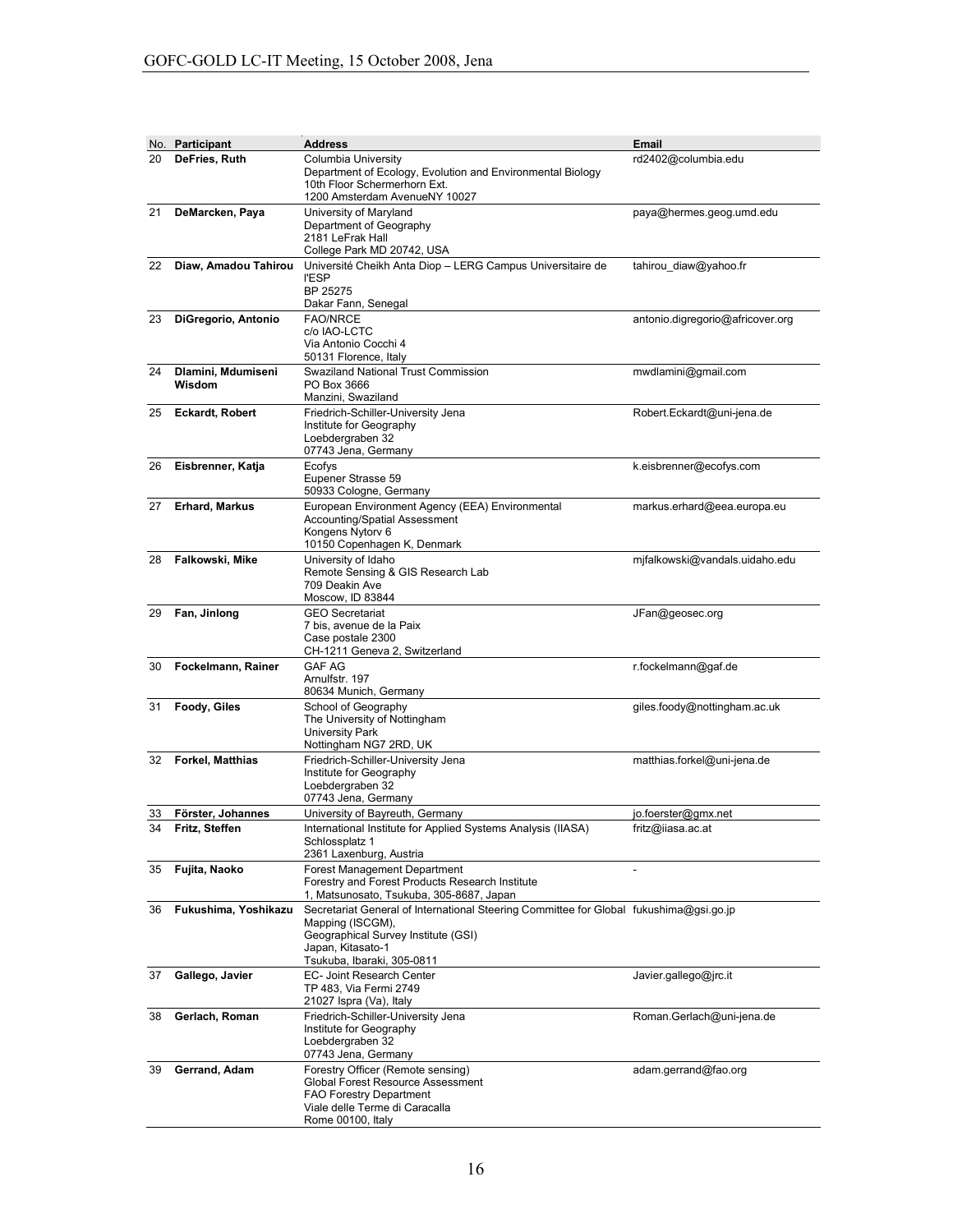|    | No. Participant      | <b>Address</b>                                                                                                                     | <b>Email</b>                   |
|----|----------------------|------------------------------------------------------------------------------------------------------------------------------------|--------------------------------|
| 40 | Goehmann, Hendrik    | Friedrich-Schiller-University Jena<br>Institute for Geography<br>Loebdergraben 32<br>07743 Jena, Germany                           | Hendrik.Goehmann@uni-jena.de   |
| 41 | Gomez, Sharon        | <b>GAF AG</b><br>Arnulfstr. 197<br>80634 Munich, Germany                                                                           | gomez@gaf.de                   |
| 42 | Gordov, Evgeny       | Siberian Center for Environmental Research & Training<br>Akademicheskii Ave. 10/3<br>Tomsk 634055, Russian Federation              | gordov@scert.ru                |
| 43 | Grassi, Giacomo      | Institute for Environment and Sustainability<br>Joint Research Centre<br>Via E. Fermi 2749 I-21027 Ispra (VA), Italy               | giacomo.grassi@jrc.it          |
| 44 | Grim, Ruud           | Netherlands Aerospace Agency<br>PO Box 35<br>2600 AA Delft, The Netherlands                                                        | r.grim@nivr.nl                 |
| 45 | Hansen, Matthew      | Geographic Information Science Center of Excellence<br>South Dakota State University<br>Brookings, SD 57007                        | Matthew.Hansen@sdstate.edu     |
| 46 | Häusler, Thomas      | <b>GAF AG</b><br>Arnulfstr, 197<br>80634 Munich, Germany                                                                           | haeusler@gaf.de                |
| 47 | Heinzel, Vanessa     | RSS - Remote Sensing Solutions GmbH<br>Wörthstraße 49<br>81667 Munich, Germany                                                     | heinzel@rssgmbh.de             |
| 48 | Held, Alex           | CSIRO Office of Space Science & Applications<br>GPO Box 3023<br>Canberra ACT 2601, Australia                                       | Alex.Held@csiro.au             |
| 49 | Herold, Martin       | GOFC-GOLD Land Cover Project Office<br>University Jena, Institute of Geography<br>Loebdergraben 32<br>07743 Jena, Germany          | m.h@uni-jena.de                |
| 50 | Hese, Sören          | University Jena<br>Institute of Geography<br>Loebdergraben 32<br>07743 Jena, Germany                                               | soeren.hese@uni-jena.de        |
| 51 | Hiepe, Claudia       | <b>FAO</b><br>Environment, Climate Change and Bioenergy Division<br>Viale delle Terme di Caracalla<br>00153 Rome, Italy            | Claudia.Hiepe@fao.org          |
| 52 | Hirata, Yasumasa     | <b>Forest Management Department</b><br>Forestry and Forest Products Research Institute<br>1, Matsunosato, Tsukuba, 305-8687, Japan | hirat09@affrc.go.jp            |
| 53 | Hirschmugl, Manuela  | <b>JOANNEUM RESEARCH</b><br>Wastiangasse 6<br>A-8010 Graz, Austria                                                                 | manuela.hirschmugl@joanneum.at |
| 54 | Hoekman, Dirk        | Wageningen University<br>The Netherlands                                                                                           | dirk.hoekman@wur.nl            |
| 55 | Hooda, Neeta         | <b>UNFCCC Secretariat</b><br>Methodologies Unit<br>PO Box 260 124<br>53153 Bonn                                                    | NHooda@unfccc.int              |
| 56 | Hubald, Robert       | Friedrich Schiller University Jena<br>Institute for Geography<br>Loebdergraben 32<br>07743 Jena, Germany                           | Robert.Hubald@uni-jena.de      |
| 57 | Janetos, Anthony     | 8400 Baltimore Ave.<br>Suite 201<br><b>College Park</b><br>MD 20740-2496, USA                                                      | anthony.janetos@pnl.gov        |
| 58 | Justice, Christopher | University of Maryland<br>Department of Geography<br>LeFrak Hall<br>College Park MD 20742, USA                                     | justice@hermes.geog.umd.edu    |
| 59 | Kaiser, Simon        | RapidEye AG<br>Molkenmarkt 30<br>14776 Brandenburg/Havel, Germany                                                                  | kaiser@rapideye.de             |
| 60 | Ke, Changqing        | Department of Geographical Information Science, Nanjing<br>University<br>Hankou Road 22, Nanjing 210093, China                     | kecq@nju.edu.cn                |
| 61 | Knuth, Ralf          | Friedrich-Schiller-University Jena<br>Institute for Geography<br>Loebdergraben 32<br>07743 Jena, Germany                           | ralf.knuth@uni-jena.de         |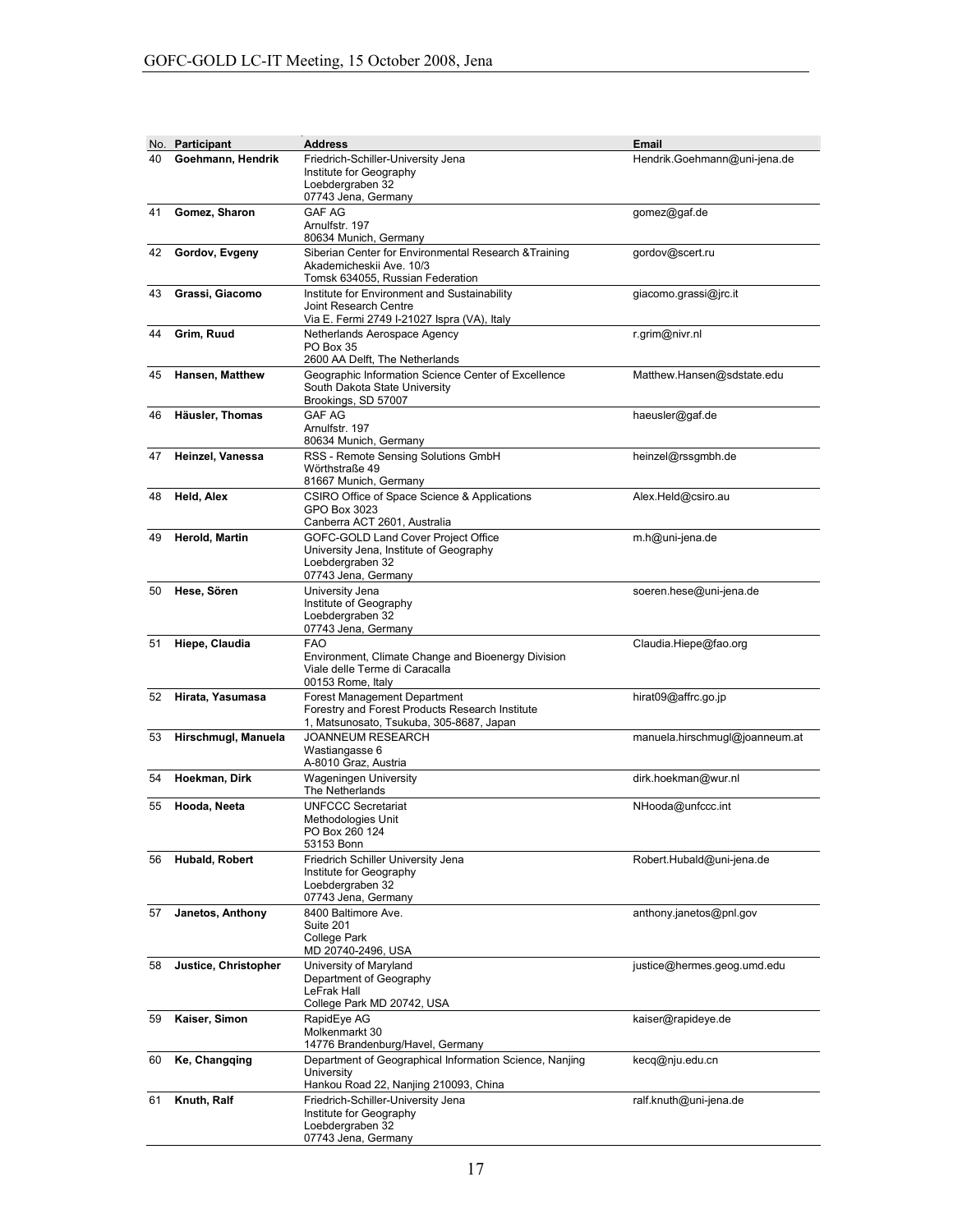|    | No. Participant                     | <b>Address</b>                                                                                                                                               | <b>Email</b>                       |
|----|-------------------------------------|--------------------------------------------------------------------------------------------------------------------------------------------------------------|------------------------------------|
| 62 | Krankina, Olga                      | Oregon State University<br>Department of Forest Science<br>202 Richardson Hall<br>Corvallis, OR 97331-5752                                                   | olga.krankina@oregonstate.edu      |
| 63 | Kraus, Tanja                        | Deutsches Zentrum für Luft- und Raumfahrt e.V.<br>Cluster Angewandte Fernerkundung<br>Abteilung DFD-MM<br>Postfach 1116, 82230 Weßling, Germany              | Tanja.Kraus@dlr.de                 |
| 64 | <b>Kufogbe, Sosthenes</b><br>Kwadzo | University of Ghana<br>Accra<br>Box LG 99, Legon, Ghana                                                                                                      | skufogbe@ug.edu.gh                 |
| 65 | Künzl, Susann                       | Friedrich-Schiller-University Jena<br>Institute for Geography<br>Loebdergraben 32<br>07743 Jena, Germany                                                     | susann.kuenzl@uni-jena.de          |
| 66 | Kuntz, Steffen                      | Infoterra GmbH<br>Claude-Dornier-Strasse<br>88090 Immenstaad, Germany                                                                                        | Steffen.Kuntz@infoterra-global.com |
| 67 | Kwesha, Dominick                    | Universidade Católica de Moçambique<br>Rua Marquês do Soveral Nº 960<br>C.Postal Nº 821<br>Beira, Moçambique                                                 | dkwesha2001@yahoo.co.uk            |
| 68 | Langanke, Tobias                    | Global Land Project - International Project Office<br>Department of Geography<br>University of Copenhagen, Øster Voldgade 10, DK-1350<br>Copenhagen, Denmark | Tla@geogr.ku.dk                    |
| 69 | Leiterer, Reik                      | Friedrich-Schiller-University Jena<br>Institute for Geography<br>Loebdergraben 32<br>07743 Jena, Germany                                                     | Reik.Leiterer@uni-jena.de          |
| 70 | <b>Lindquist, Erik</b>              | South Dakota State University<br>Geographic Information Science Center of Excellence<br>1021 Medary Ave, Wecota Hall<br>Box 506B, Brookings SD 57007, USA    | Erik.Lindquist@sdstate.edu         |
| 71 | Lopez, Gerardo                      | <b>CONABIO</b><br>Avenida Liga Periferico - Insurgentes Sur No. 4903<br>Col. Parques del Pedregal, Delegacion Tlalpan.<br>C.P. 14010 Mexico, D.F. 14010      | gerardo.lopez@conabio.gob.mx       |
| 72 | Loveland, Thomas                    | U.S. Geological Survey<br><b>EROS Data Center</b><br>47914 252nd Street<br>Sioux Falls SD, 57198, USA                                                        | loveland@usgs.gov                  |
| 73 | Lück, Wolfgang                      | Council for Scientific and Industrial Research (CSIR)<br>PO Box 395; Pretoria 0001; South Africa                                                             | wluck@csir.co.za                   |
| 74 | <b>Machwitz, Miriam</b>             | University Würzburg<br>Institut für Geographie<br>Am Hubland<br>97074 Würzburg, Germany                                                                      | Miriam.Machwitz@uni-wuerzburg.de   |
| 75 | Mastura, Mahmud                     | Earth Observation Center University Kebangsaan Malaysia 43600 mastura@pkrisc.cc.ukm.my<br>Bangi Selangor, Malaysia                                           |                                    |
| 76 | Mayaux, Philippe                    | Joint Research Centre<br>Global Environmental Monitoring Unit<br>Via Fermi<br>21020 Ispra (VA), Italy                                                        | philippe.mayaux@jrc.it             |
| 77 | Milenov, Kristian                   | Agency of Sustainable Development and Eurointegration                                                                                                        | k.milenov@stalkerkm.com            |
| 78 | Minnemeyer, Susan                   | World Resources Institute<br>Washington, DC 20002, USA                                                                                                       | SMinnemeyer@wri.org                |
| 79 | <b>Mollicone, Danilo</b>            | UNIVERSITÄT ALCALA<br>Pza. San Diego, s/n - 28801<br>Alcalá de Henares, Madrid, Spain                                                                        | danilo.mollicone@googlemail.com    |
| 80 | Næsset, Erik                        | Norwegian University of Life Sciences Department of Ecology and eri-naes@online.no<br>Natural Resource Management<br>P.O. Box 5003<br>1432 Ås, Norway        |                                    |
| 81 | Naydenov, Erin                      | <b>Canadian Forest Service</b><br>Natural Resources Canada<br>5320-122 St. Edmonton<br>Alberta, Canada 6H 3S5                                                | ENaydeno@NRCan.gc.ca               |
| 82 | Nelson, Ross                        | NASA - Goddard Space Flight Center<br>Biospheric Sciences Branch<br>Greenbelt, Maryland 20771 USA                                                            | Ross.F.Nelson@nasa.gov             |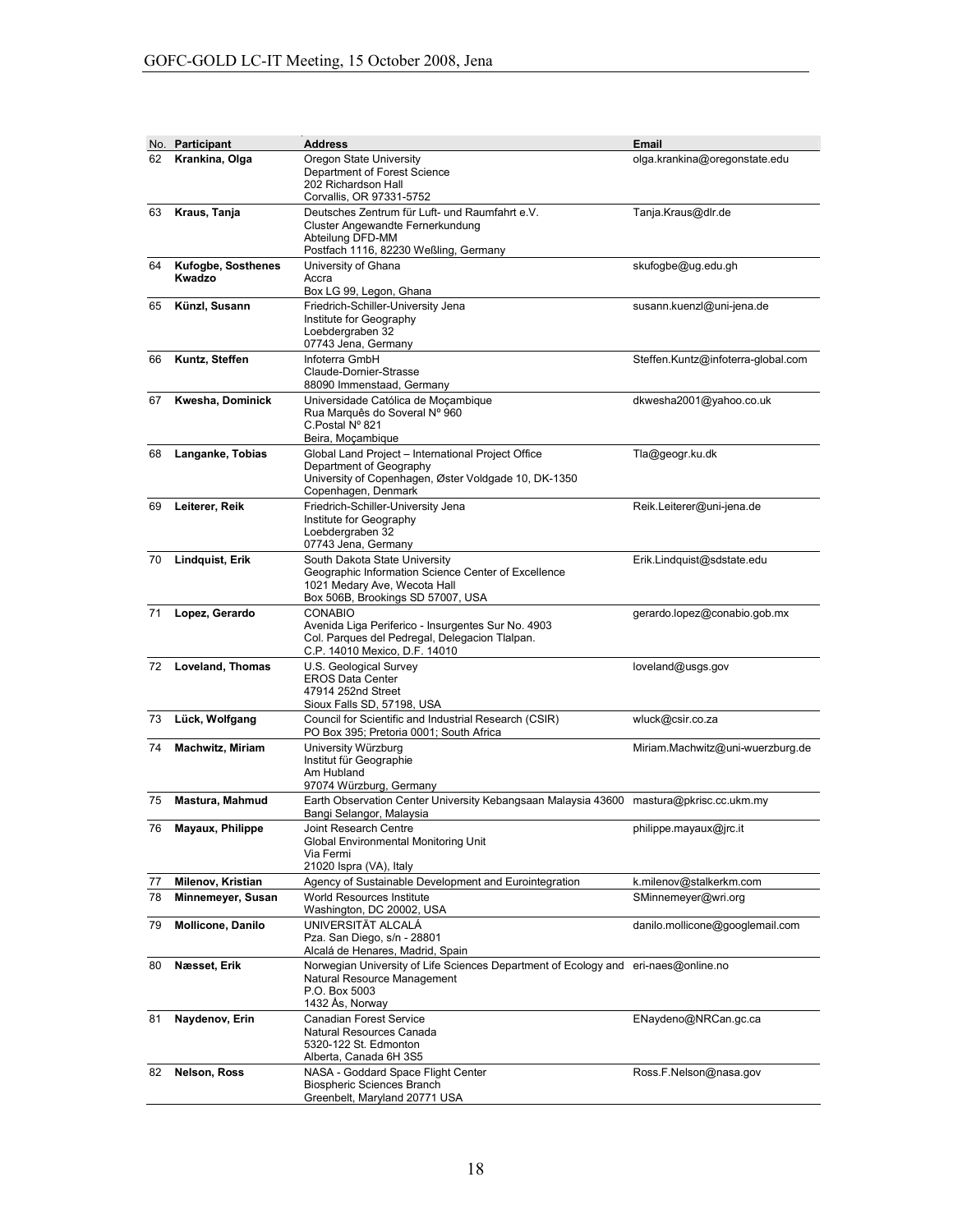|    | No. Participant                  | <b>Address</b>                                                                                                                                  | <b>Email</b>                   |
|----|----------------------------------|-------------------------------------------------------------------------------------------------------------------------------------------------|--------------------------------|
| 83 | Olofsson, Johan<br><b>Pontus</b> | <b>Boston University</b><br>Department of Geography and Environment<br>675 Commonwealth Ave., 4th Floor<br>Boston, MA 02215                     | olofsson@bu.edu                |
| 84 | Olsson, Håkan                    | Department of Forest Resource Management and Geomatics<br>Remote Sensing Laboratory<br>Swedish University of Agricultural Sciences Umeå, Sweden | Hakan.Olsson@regeom.slu.se     |
| 85 | Pekkarinen, Anssi                | Joint Research Centre<br>Via E. Fermi<br>21020 Ispra (VA), Italy                                                                                | anssi.pekkarinen@jrc.it        |
| 86 | Pena, Naomi                      | Johanneum Research<br>Eliabethstr. 5<br>Graz, Austria                                                                                           | naomi.pena@Joanneum.at         |
| 87 | Penndorf, Axel                   | RapidEye AG<br>Molkenmarkt 30<br>14776 Brandenburg/Havel, Germany                                                                               | info@rapideye.de               |
| 88 | Ramminger, Gernot                | Diedershagen & Ramminger GbR<br><b>Forest Digital Solutions</b><br>Friedhofstr. 4<br>79199 Kirchzarten, Germany                                 | gernot.ramminger@forest-ds.de  |
| 89 | Reiche, Johannes                 | Friedrich-Schiller-University Jena<br>Institute for Geography<br>Loebdergraben 32<br>07743 Jena, Germany                                        | Johannes.reich@uni-jena.de     |
| 90 | Reithmaier, Lucia                | Joint Research Centre<br>Via E. Fermi<br>21020 Ispra (VA), Italy                                                                                | lucia.reithmaier@jrc.it        |
| 91 | Rigal, Didier                    | SpotImage<br>5, rue des Satellites<br>BP 14 359<br>31030 Toulouse cedex 4, France                                                               | Didier.Rigal@spotimage.fr      |
| 92 | Rosengren, Mats                  | Metria Miljöanalys<br>P.O. Box 355<br>SE-101 27 STOCKHOLM, SWEDEN                                                                               | mats.rosengren@lm.se           |
| 93 | Rücker, Gernot                   | ZEBRIS Jürgen Brendel und Gernot Rücker GbR<br>Geoinformationssysteme und Consulting<br>Lipowskystr. 26<br>D - 81373 München                    | gruecker@zebris.com            |
| 94 | Sambale, Jacqueline              | GOFC-GOLD Land Cover Project Office<br>Friedrich Schiller University Jena,<br>Institute for Geography<br>Loebdergraben 32, 07743 Jena, Germany  | Jacqueline.Sambale@uni-jena.de |
| 95 | <b>Schenkel, Robert</b>          |                                                                                                                                                 |                                |
| 96 | <b>Schlesinger, Peter</b>        |                                                                                                                                                 |                                |
| 97 | <b>Schmullius, Christiane</b>    | GOFC-GOLD Land Cover Project Office<br>Friedrich Schiller University Jena<br>Loebdergraben 32<br>07743 Jena, Germany                            | c.schmullius@uni-jena.de       |
| 98 | Schultz, Michael                 | Friedrich-Schiller-University Jena<br>Institute for Geography<br>Loebdergraben 32<br>07743 Jena, Germany                                        | Michael.Schultz@uni-jena.de    |
| 99 | Seifert, Frank-Martin            | European Space Agency<br><b>ESRIN D/EOP-SEP</b><br>Via Galileo Galilei<br>00044 Frascati (Roma), Italy                                          | frank.martin.seifert@esa.int   |
|    | 100 Sharma, Sundar               | Department of Water Induced Disaster Prevention (DWIDP), Nepal sharmasp1966@yahoo.com                                                           |                                |
|    | 101 Siegert, Florian             | RSS - Remote Sensing Solutions GmbH<br>Wörthstraße 49<br>81667 Munich, Germany                                                                  | siegert@rssgmbh.de             |
|    | 102 Siwe, Rene Ngamabou          | <b>GAF AG</b><br>Arnulfstr. 197<br>80634 Munich, Germany                                                                                        | rene.siwe@gaf.de               |
|    | 103 Spessa, Allan                | University of Reading<br>Department of Meteorology<br>PO Box 243<br>Reading, RG6 6BB, UK                                                        | a.spessa@reading.ac.uk         |
|    | 104 Spivak, Lev                  | Space Research Institute, Ministry of Education and Science<br>Almaty, Kazakhstan                                                               | levspivak@hotmail.com          |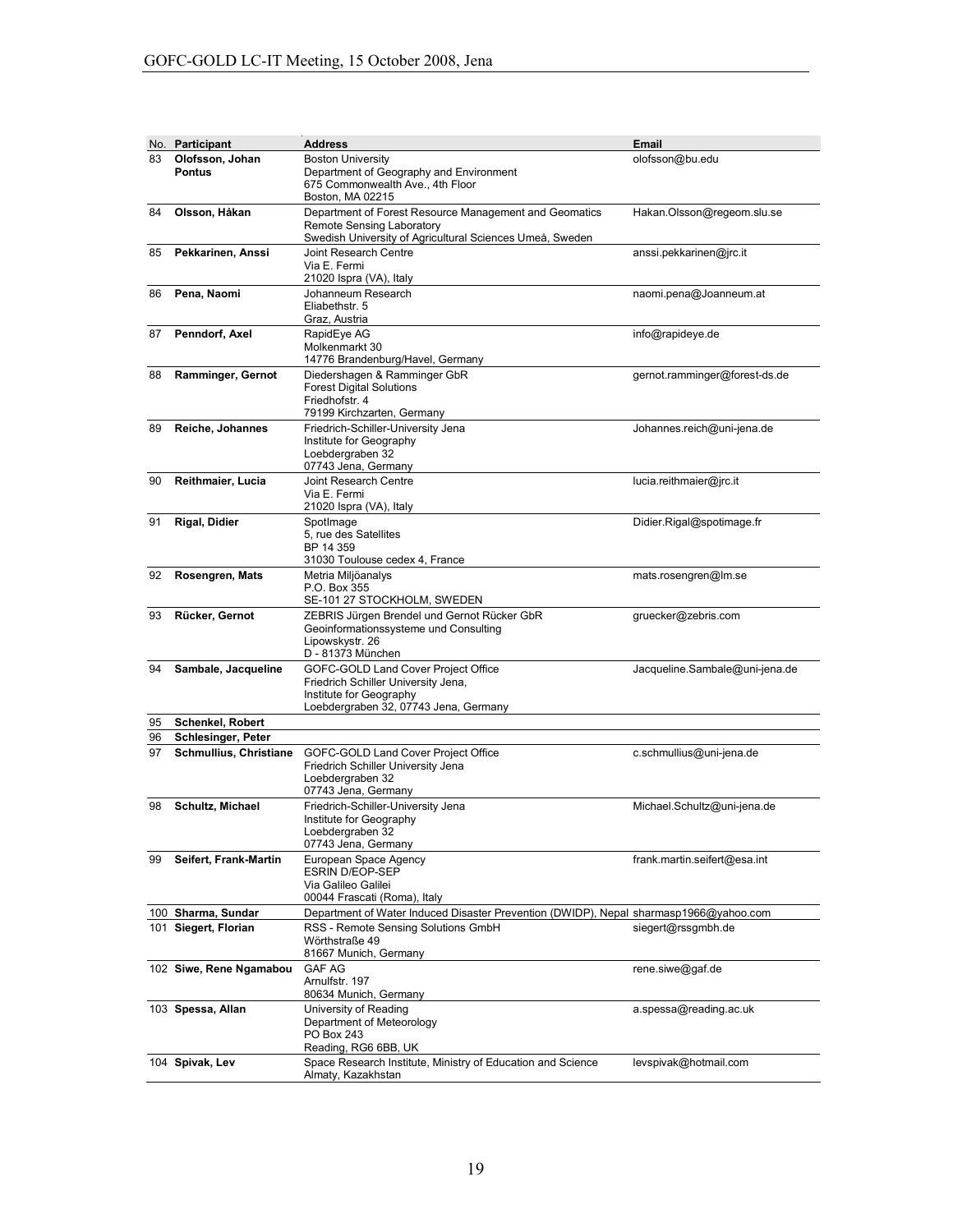| No. Participant               | <b>Address</b>                                                                                                                                                              | Email                                    |
|-------------------------------|-----------------------------------------------------------------------------------------------------------------------------------------------------------------------------|------------------------------------------|
| 105 Srivastava, Nalin         | <b>IPCC National Greenhouse Gas Inventory Program C/O Institute</b><br>for Global Environmental Strategies<br>2108-11, Kamiyamaguchi,<br>Hayama, Kanagawa 240-0115<br>Japan | srivastava@iges.or.jp                    |
| 106 Stehman, Stephen          | SUNY College of Environmental Science and Forestry<br>322 Bray Hall<br>One Forestry Drive, Syracuse<br>NY 13210-2788                                                        | svstehma@syr.edu                         |
| 107 Stelzer, Kerstin          | <b>Brockmann Consult</b><br>Max-Planck-Str. 2<br>21502 Geesthacht, Germany                                                                                                  | kerstin.stelzer@brockmann-<br>consult.de |
| 108 Stephens, Paul            | Tycho House, Surrey Space Centre<br>20 Stephenson Road<br><b>Surrey Research Park</b><br>Guildford, Surrey GU2 7YE, UK                                                      | P.Stephens@dmcii.com                     |
| 109 Tan, Bingxiang            | Research Institute of Forest Resources Information Technique<br>Chinese Academy of Forestry Wanshoushan, Haidian Districtm<br>Beijing 100091, China                         | tan@caf.ac.cn                            |
| 110 Thiel Christian           | Friedrich-Schiller-University Jena<br>Institute for Geography<br>Loebdergraben 32<br>07743 Jena, Germany                                                                    | Christian.Thiel@uni-jena.de              |
| 111 Thiel, Carolin            | Friedrich-Schiller-University Jena<br>Institute for Geography<br>Loebdergraben 32<br>07743 Jena, Germany                                                                    | Carolin.Thiel@uni-jena.de                |
| 112 Thongbooncho,<br>Narisara | Department of Chemical Engineering, Faculty of Engineering<br>King Mongkut's Institute of Technology Ladkrabang<br>Chalongkrung Rd., Ladkrabang, Bangkok 10520, Thailand    | nthongbo@gmail.com                       |
| 113 Urban, Marcel             | Friedrich-Schiller-University Jena<br>Institute for Geography<br>Loebdergraben 32<br>07743 Jena, Germany                                                                    | Marcel.Urban@uni-jena.de                 |
| 114 Van Brusselen, Jo         | European Forest Institute<br>Torikatu 34<br>80100 Joensuu, Finland                                                                                                          | jo.vanbrusselen@efi.int                  |
| 115 van Laake, Patrick        | International Institute for Geo-<br>Information Science and Earth Observation Natural Resources<br>Department<br>PO Box 6<br>7500 AA Enschede, The Netherlands              | vanlaake@itc.nl                          |
| 116 Vassilev, Vassil          | Remote Sensing Application Center - ReSAC<br>61, Tzar Assen Str., floor 2<br>BG, 1463 Sofia, Bulgaria                                                                       | vassil.vassilev@resac-bg.org             |
| 117 Volden, Espen             | <b>GMES Office</b><br>European Commission<br>1049 Bruxelles, Belgium                                                                                                        | Espen.VOLDEN@ec.europa.eu                |
| 118 Wielaard, Niels           | <b>SarVision</b><br>Wageningen, The Netherlands                                                                                                                             | wielaard@sarvision.nl                    |
| 119 Woodcock, Curtis          | <b>Boston University</b><br>Department of Geography<br>675 Commonwealth Avenue<br>Boston, MA 02215, USA                                                                     | curtis@crsa.bu.edu                       |
| 120 Wulder, Mike              | Pacific Forestry Centre<br><b>Canadian Forest Service</b><br>Victoria, BC V8Z 1M5, Canada                                                                                   | mike.wulder@nrcan.gc.ca                  |
| 121 Yuttitam, Monthira        | King Mongkut's Institute of Technology Ladkrabang<br>Chalongkrung Rd., Ladkrabang, Bangkok 10520, Thailand                                                                  | monthira_y@yahoo.com                     |
| 122 Zeidler, Julian           | University of Bayreuth<br>Germany                                                                                                                                           | julian@zeidlers.de                       |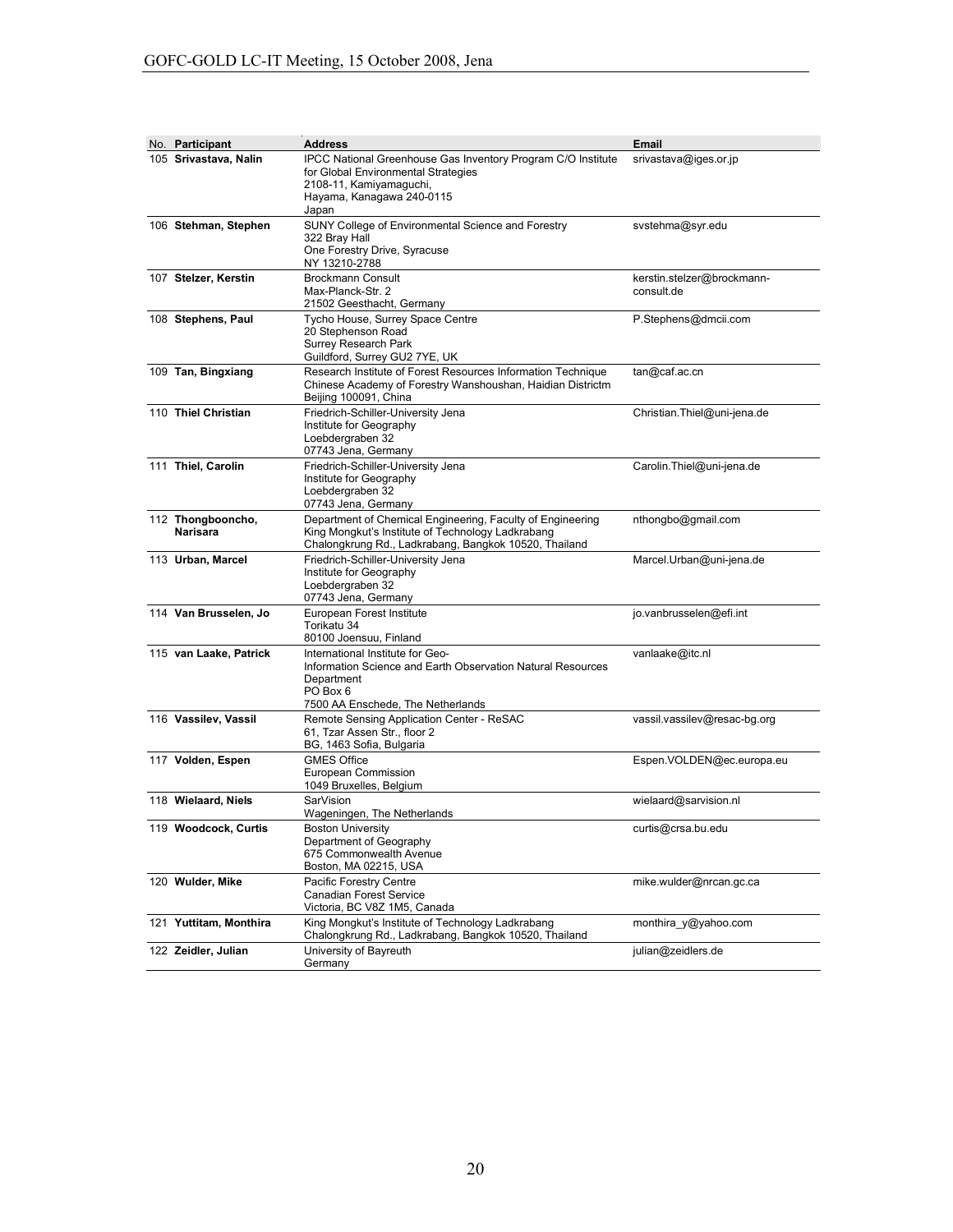# Appendix B - Agenda

| <b>GOFC-GOLD land cover implementation team meeting</b>                                |                                                                                                                                                                                                                                  |                                                                            |  |
|----------------------------------------------------------------------------------------|----------------------------------------------------------------------------------------------------------------------------------------------------------------------------------------------------------------------------------|----------------------------------------------------------------------------|--|
| Wednesday, 15.10.2008, Dornburg castle                                                 |                                                                                                                                                                                                                                  |                                                                            |  |
|                                                                                        | SESSION 1: Opening and objectives                                                                                                                                                                                                |                                                                            |  |
| 09.00-09.15<br>09.15-09.25<br>09.25-10.00<br>10.00-10.15                               | Opening and introduction<br>Opening remarks from FSU Jena<br>Drivers/function of GOFC-GOLD activities LC-IT<br>activities and meeting objectives                                                                                 | Schmullius<br>Witte<br>Janetos<br>Woodcock                                 |  |
| 10.15-10.45 Break                                                                      |                                                                                                                                                                                                                                  |                                                                            |  |
|                                                                                        | SESSION 2: Supporting international activities and assessments (10 min $+$ 5 min)                                                                                                                                                |                                                                            |  |
| 10.45-11.00<br>11.00-11.15<br>11.15-11.30<br>11.30-11.45<br>11.45-12.00<br>12.00-12.15 | IGOL/GEO activities<br>GEO task progress for forests<br>ESA activities: GLOBCOVER/clim. change<br>FAO FRA 2010 remote sensing survey<br><b>UNFCCC/REDD</b> activities<br>ECV standard for land cover/biomass                     | Townshend<br><b>Brady</b><br>Arino<br>Gerrand<br>DeFries<br>Herold         |  |
| 12.15-13.30 Lunch                                                                      |                                                                                                                                                                                                                                  |                                                                            |  |
|                                                                                        | SESSION 3: New global datasets and activities $(10 \text{ min} + 5 \text{ min})$                                                                                                                                                 |                                                                            |  |
| 13.30-13.45<br>13.45-14.00<br>14.00-14.15<br>14.15-14.30<br>14.30-14.45                | GMES global land monitoring activities<br><b>GLOBCOVER</b><br><b>JRC</b> activities<br>Global forest monitoring: MODIS/Landsat<br>Global validation/best available map                                                           | Volden<br>Defourny<br>Achard/Mayaux<br>Hansen<br>Woodcock                  |  |
| 14.45-15.15 Break                                                                      |                                                                                                                                                                                                                                  |                                                                            |  |
|                                                                                        | SESSION 4: Ongoing regional activities and projects $(10 \text{ min} + 5 \text{ min})$                                                                                                                                           |                                                                            |  |
| 15.15-15.30<br>15.30-15.45<br>15.45-16.00<br>16.00-16.15<br>16.15-16.30<br>16.30-16.45 | Regional network activities<br>EEA plans and global activity plans<br>GMES Land Monitoring Core Service Boreal forest<br>monitoring<br>Russian academy of science activities<br>Global/regional WRI forest monitoring activities | Krankina<br>Erhard<br>Kuntz<br>Schmullius<br><b>Bartalev</b><br>Minnemeyer |  |
| 16.45-17.15 Break                                                                      |                                                                                                                                                                                                                                  |                                                                            |  |
|                                                                                        | SESSION 5: Supporting national activities and closing $(10 \text{ min} + 5 \text{ min})$                                                                                                                                         |                                                                            |  |
| 17.15-17.30<br>17.30-17.45<br>17.45-18.00<br>18.00-18.15<br>18.00-18.30                | Australian land cover/use monitoring<br>Involvement with national programs<br>Accuracy assessment of LC change/area est.<br>Global Mapping project - ISCGM<br>Closing discussions and charge for next day                        | Caccetta<br>Loveland<br>Stehman<br>Fukushima<br>Woodcock/Schmullius        |  |
| Workshop dinner at Dornburg castle                                                     |                                                                                                                                                                                                                                  |                                                                            |  |
| <b>GOFC-GOLD land cover implementation team meeting</b>                                |                                                                                                                                                                                                                                  |                                                                            |  |
| Thursday, 16.10.2008, Rose Halls, Room 102                                             |                                                                                                                                                                                                                                  |                                                                            |  |
|                                                                                        | SESSION 1: Review of day 1 and charge for day 2                                                                                                                                                                                  |                                                                            |  |
| 09.00-09.15<br>09.15-10.15                                                             | Opening and review of previous day<br>Breakout group discussions 1<br>Potential groups (implementation):                                                                                                                         | Woodcock/Schmullius<br>All                                                 |  |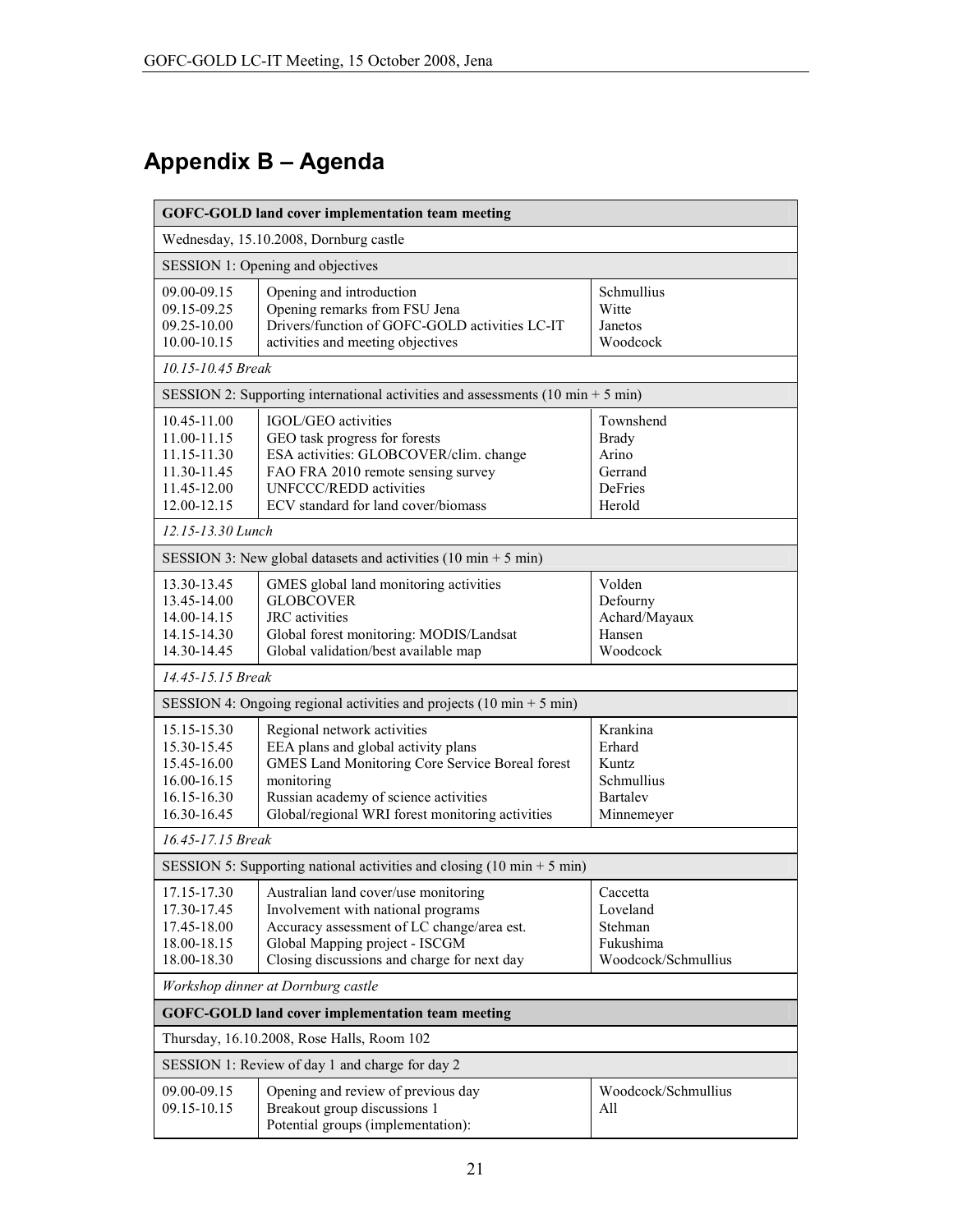|                                                          | ECV standard: land cover/biomass<br>Global deforestation monitoring<br>Global land cover validation exercise                                                                                                                                                     |                                           |  |  |  |
|----------------------------------------------------------|------------------------------------------------------------------------------------------------------------------------------------------------------------------------------------------------------------------------------------------------------------------|-------------------------------------------|--|--|--|
|                                                          | 10.15-10.30 Break                                                                                                                                                                                                                                                |                                           |  |  |  |
|                                                          | SESSION 2: Report and 2 <sup>nd</sup> set of breakout groups                                                                                                                                                                                                     |                                           |  |  |  |
| 10.30-11.30<br>11.30-12.30                               | Individual group summary presentation<br>Breakout group discussions 2<br>Potential groups (define action plans):<br>Involvement with national programs (GEO)<br>Regional network action plan<br>Concepts: Land change/use monitoring<br>STB internal discussions | All                                       |  |  |  |
| 12.30-13.30 Lunch                                        |                                                                                                                                                                                                                                                                  |                                           |  |  |  |
|                                                          | <b>SESSION 3: Report and discussions</b>                                                                                                                                                                                                                         |                                           |  |  |  |
| 13.30-14.15<br>14.15-15.00                               | Individual group summary presentation<br>Summary discussions                                                                                                                                                                                                     | All<br>Woodcock/Schmullius                |  |  |  |
| 15.00-15.30 Break                                        |                                                                                                                                                                                                                                                                  |                                           |  |  |  |
|                                                          | SESSION 4: STB feedback and panel discussions                                                                                                                                                                                                                    |                                           |  |  |  |
| 15.30-16.00<br>16.00-16.30<br>16.30-17.30                | Comments and feedback to GOFC-GOLD<br>Open discussion<br>Outlining future priorities and action plan                                                                                                                                                             | <b>Strategy Panel</b><br>All<br>Janetos   |  |  |  |
|                                                          | 17.30 Adjourn and informal discussions                                                                                                                                                                                                                           |                                           |  |  |  |
|                                                          | <b>GOFC-GOLD land cover implementation team meeting</b>                                                                                                                                                                                                          |                                           |  |  |  |
|                                                          | Friday, 17.10.2008, Rose Halls, Room 102                                                                                                                                                                                                                         |                                           |  |  |  |
|                                                          | SESSION 1: Land cover classification system (LCCS) concept and tutorial                                                                                                                                                                                          |                                           |  |  |  |
| 09.00-09.15<br>09.15-10.15<br>10.15-10.45                | Opening and objectives of the day<br>Introduction of LCCS 3 concept and tutorial<br>Discussion/questions on LCCS 3                                                                                                                                               | Woodcock<br>DiGregorio<br>All             |  |  |  |
| 10.45-11.15 Break                                        |                                                                                                                                                                                                                                                                  |                                           |  |  |  |
|                                                          | SESSION 2: Land cover classification system (LCCS) feedback forum                                                                                                                                                                                                |                                           |  |  |  |
| 11.15-11.30<br>11.30-11.45<br>11.45-12.00<br>12.00-12.30 | Harmonization/legend translation<br>Applying LCCS concept: feedback<br>LCCS feedback from regional networks<br>Discussion on next steps                                                                                                                          | Herold<br>Woodcock<br>Krankina<br>All     |  |  |  |
| 12.30-13.30 Lunch                                        |                                                                                                                                                                                                                                                                  |                                           |  |  |  |
| SESSION 3: Informal LC-IT meeting                        |                                                                                                                                                                                                                                                                  |                                           |  |  |  |
| 13.30-14.00<br>14.00-15.00                               | Team discussions, review of last days<br>Final team decisions on important issues, i.e. ECV<br>standards, validation plan, membership issues etc.                                                                                                                | Woodcock/Schmullius                       |  |  |  |
| 15.00-15.30 Break                                        |                                                                                                                                                                                                                                                                  |                                           |  |  |  |
|                                                          | SESSION 4: Defining next steps                                                                                                                                                                                                                                   |                                           |  |  |  |
| 15.30-17.00                                              | Outlining future priorities and action plan                                                                                                                                                                                                                      | Janetos/ Brady / Woodcock /<br>Schmullius |  |  |  |
| 17.30 Adjourn                                            |                                                                                                                                                                                                                                                                  |                                           |  |  |  |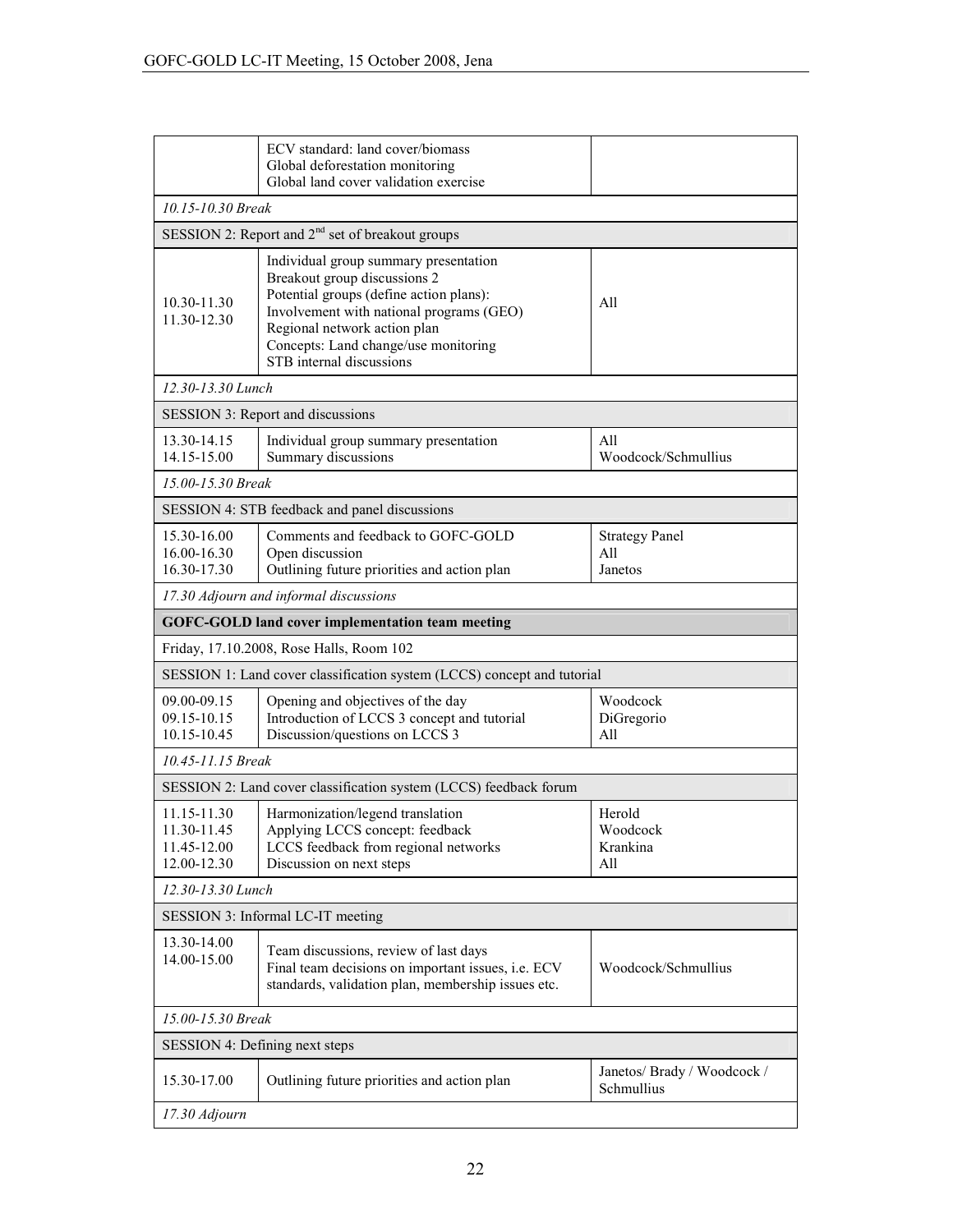# **Appendix C - Land Cover ECV Executive Summary**

## *Introduction*

Land cover change is a pressing environmental issue, acting as both a cause and consequence of climate change. Reliable observations are crucial to monitor and understand the ongoing processes of deforestation, desertification, urbanization, land degradation, loss of biodiversity and ecosystem functions, water and energy management, and the influence of land-cover changes on the physical climate system itself. A number of disciplines (i.e. geography, ecology, geology, forestry, land policy and planning etc.) use and refer to land cover and land-cover change as one of the most obvious and detectable indicators of land surface characteristics and associated human induced and natural processes.

Current and future IPCC Assessment Reports are based upon an uncertain understanding of the land surface and related processes. Applications of land cover and land dynamics in climate change related Earth System Models and Impact Assessment Models should be better linked and coordinated. The importance of these issues requires continuous monitoring systems and data.

## Definition of observation and the units

Land cover is defined as the observed (bio)-physical cover on the earth's surface. It includes vegetation and man-made features as well as bare rock, bare soil and inland water surfaces. The primary units for characterizing land cover are categories (i.e. forest or open water) or continuous variables classifiers (fraction of tree canopy cover). Secondary outcomes of land cover characterization include surface area of land cover types (ha), land cover change (area and change trajectories), or observation by-products such as field survey data or processed satellite imagery.

## Available methods standards, protocol, and measures

Land cover in different regions has been mapped and characterized several times and many countries have some kind of land monitoring system in place (i.e. forest, agriculture and cartographic information systems and inventories). In addition, there are a number of global land cover map products and activities. These activities have been building upon the availability of continuous global satellite observations since the 1980s. With evolving technology, it has become increasingly efficient to derive land cover information from a combination of in situ surveys and earth observation satellite data at global, regional, and national scales. Inconsistencies exist between the different land cover map products or change monitoring systems complicating our ability to successfully synthesize land cover assessments on regional and global scales.

## Current data, products, and capabilities:

- Quasi-operational global land cover monitoring integrate information from  $\bullet$ three common observation scales: e.g. MODIS- or MERIS-type satellite sensor (moderate resolution satellite data), from LANDSAT- and SPOT-type satellite sensors (fine resolution satellite data), and in situ observations (or very high-resolution satellite data). Continuity of observations and consistency for land cover characterization is required for all these scales.
- The UN Land Cover Classification System (LCCS) currently provides a  $\bullet$  . comprehensive, internationally accepted, and flexible framework for thematic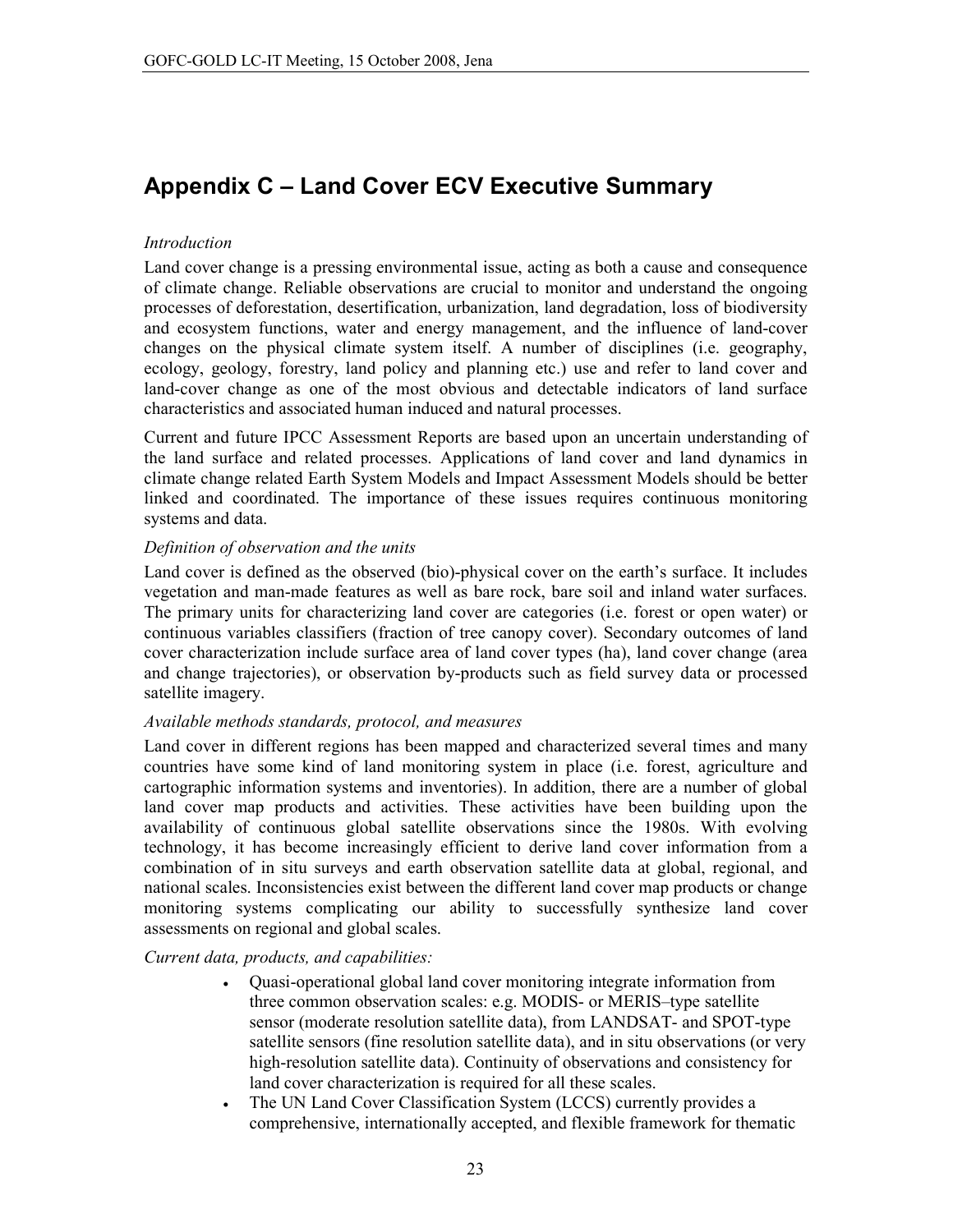land cover characterization. LCCS uses classifiers enabling compatibility between existing datasets and for future global monitoring systems.

- Global mapping efforts (i.e. MERIS-based GlobCover and those from  $\bullet$ MODIS) are ongoing to provide consistent and validated land cover data and land cover change indicators worldwide at moderate-resolutions.
- Land cover change estimates require multi-temporal, fine-resolution satellite  $\bullet$ observations. Archived image data (i.e. global Landsat mosaics) and methods are available to implement a global land cover change monitoring system. Regional and national programs (e.g. CORINE, PRODES) and international initiatives such as the Forest Resources Assessment for 2010 of the FAO use multiple data sources for regional and global assessment of historical forest change processes.
- An independent accuracy assessment using a sample of ground-reference data  $\bullet$ is an integral part of any land cover monitoring effort. Standard methods for land cover validation have been developed by the international community.

## **Recommendations**

- Continuity and availability of data is required for all observations scales.
- Continuous monitoring of conditions is recommended over periodic mapping.  $\bullet$
- The collection of ground reference data should be continuous and national  $\bullet$ agencies are encouraged to supply ground reference data in support of calibration and validation requirements.
- Further international development and adoption of land cover and land cover  $\bullet$ change mapping standards have started and are encouraged to proceed further.
- The international land observation community should coordinate and cooperate  $\bullet$ to provide useful and flexible land cover validation protocols.
- Internally consistent and synoptic data sets are required to represent global  $\bullet$ land cover ECV, requiring communication and cooperation between nations.

## Recommended action

Encouragement from the member nations to support and further enable continuity of existing measurement capabilities and to promote a broadening of monitoring abilities is encouraged. Promotion of these above recommendations should be undertaken via relevant national and international agencies and organizations.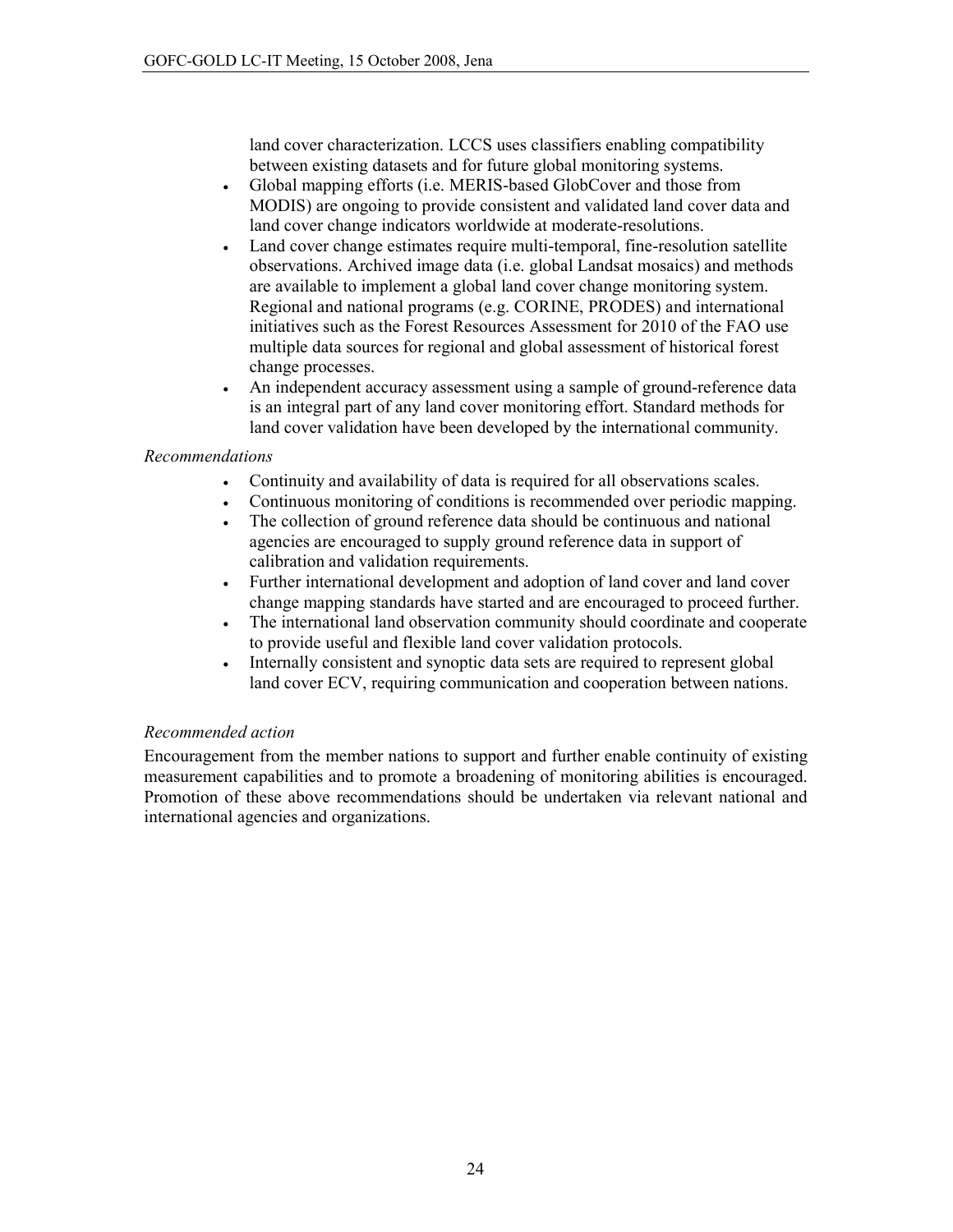# **Appendix D - Biomass ECV Executive Summary**

## *Introduction*

Vegetation biomass is a crucial ecological variable for understanding the evolution and potential future changes of the climate system. Vegetation biomass is a larger global store of carbon than the atmosphere, by far, and changes in the amount of vegetation biomass already affect the global atmosphere by being a net source of carbon, and having the potential either to sequester carbon in the future or to become an even larger source. Therefore, a global assessment of biomass and its dynamics is an essential input to climate change forecasting models and mitigation and adaptation strategies.

Two other emerging issues contribute to the increasing importance of the biomass role as an essential climate variable: i) the growing use of biomass for energy production, so the increasing percentage of global GHGs emitted from biomass consumption, and ii) the increasing concern on the possibility to significantly reduce global GHGs emissions by avoiding biomass losses from deforestation and forest degradation. In this document the focus is mainly related to living terrestrial above ground vegetation biomass, especially woody biomass.

## Definitions and units

Biomass is defined as mass per unit area of live or dead plant material, typically reported in mass per unit area, such as  $g/m^2$ . The carbon pools of terrestrial ecosystems involving biomass are conceptually divided into above-ground biomass, below-ground biomass, dead mass, and litter. The above ground pool of biomass is often well characterized. The below ground component of biomass is regularly estimated as a function of above ground biomass. The remaining pools are less well characterized and require attention. Biomass can be measured through field sampling, extrapolations from spatial data (such as forest inventories), remotely sensed data, modelling, and combinations of the preceding data sources.

In situ measurements entail harvesting plant species, drying them, and then weighing the biomass. These measurements of forest biomass can be aggregated for a small sample area, or extrapolated to wider levels using allometric equations. While this is the most direct and accurate method for quantifying biomass within a small unit area, it is expensive, timeconsuming, damaging to the environment and infeasible at large scale. It is these intensive measures that allow for making extrapolations of biomass from measures made from nondestructive field measures or from forest inventory data.

Remote sensing measures the amount of microwave, optical, or infrared radiation that is reflected or scattered by the imaged area in the direction of the sensor. Generally, biomass is either estimated via a direct relationship between that sensed radiation or spectral response. Remotely sensed data provides a synoptic view of the area of interest (that is, the entire area is characterized in the same way with the same data) that enables the estimation of biomass values over large areas. Different models have been developed to derive biomass estimates over large areas incorporating spatial data (such as elevation and radiation), remotely sensed data, and field samples or forest inventory data.

## Available methods, protocols, standards, validation procedures

It is well established that in situ measurements are critical to the monitoring of terrestrial carbon stocks, but they impose many limitations, including high costs, inconsistent parameter definitions, inconsistent spatial and temporal scales, and sampling bias in measurements.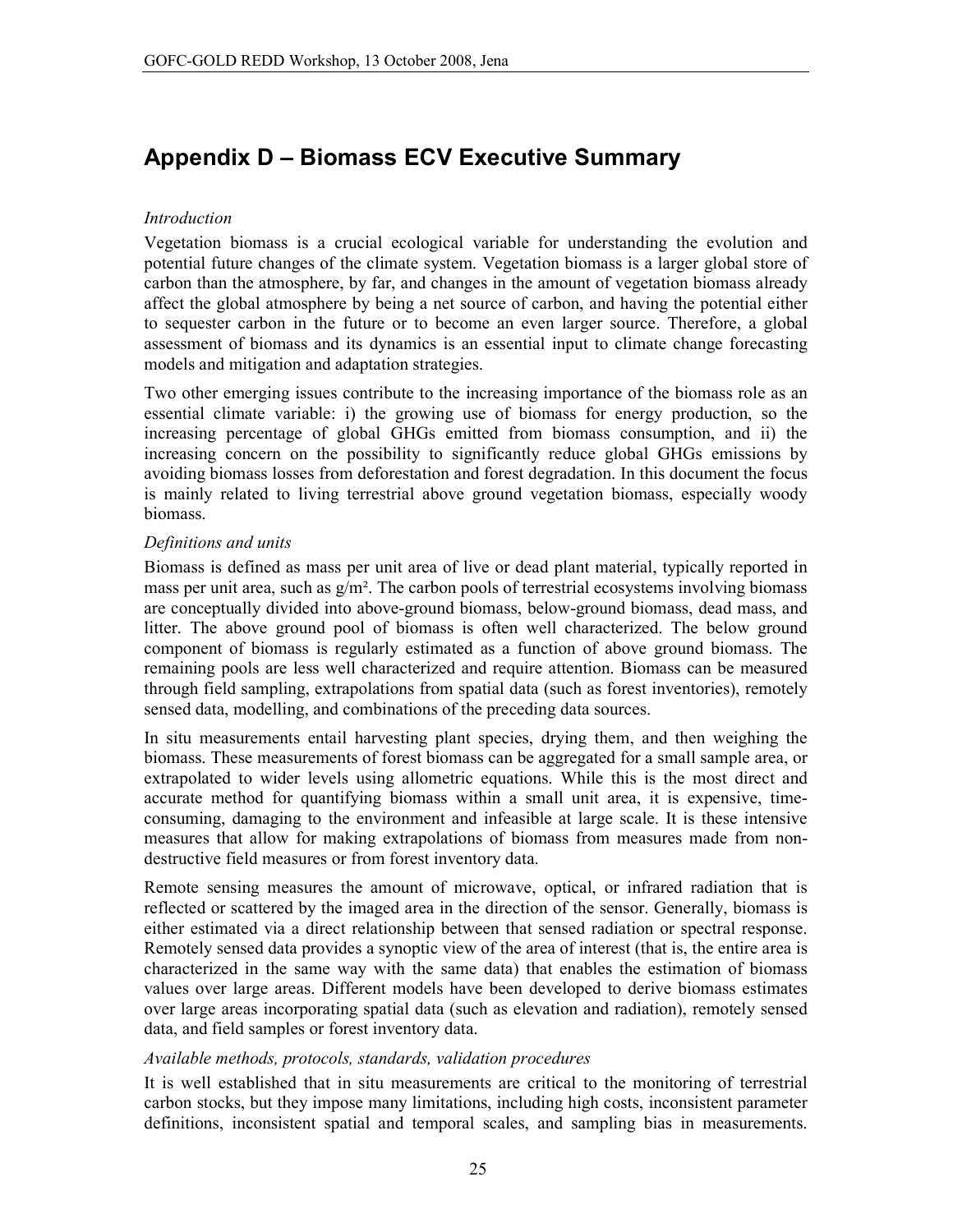While satellite approaches to estimating biomass are becoming increasingly reliable, limitations remain related to accuracy and range of predictions. However, satellite technology allows for increasingly frequent measurement of biomass and several satellite methods have demonstrated potential for providing direct and indirect global above-ground biomass information at high resolution (below 1 km). With improved sensor capabilities combined with previous experience and methods, it is expected that satellite and model based estimates of biomass will provide for the large area monitoring of biomass.

## **Recommendations**

The recommendations below to be considered to improve the reliability of biomass estimates and their utility to better monitor and understand climate change:

- 1. Agencies for in situ inventories and remote sensing must work together to allow validation and upscaling of the in situ measurements based on the remote sensing products
- 2. The harmonization of the different methodologies for data collection and analysis is required for continuous, standardized and geo-referenced forest biomass inventories and ground measurements
- 3. The quality and quantity of in situ biomass estimates needs to be improved in order to improve the remote sensing validation
- 4. Forest biomass inventories need to be expanded to tropical forests, non-commercial forests, mangroves and woodlands
- 5. New allometric functions need be developed for better biomass estimations, to convert above-ground biomass to total biomass, and to be extended over larger geographic areas
- 6. Deriving biomass data directly from remote sensing remains to be a research task (see below). Large area biomass estimations will benefit from improved land cover datasets (see land cover ECV).
- 7. Tree height measurements produced by LIDAR technology can be used to improve the derived biomass estimates, or to supply accurate measures of forest structure (as samples or to map larger areas)
- 8. Synthetic aperture radar (SAR) and optical data can be used to provide estimates of biomass in a synoptic manner over large areas. Further development and integration of SAR and optical data is to be pursued.
- 9. Exploring the possibility of defining standard biomass data products from active remote-sensing methodologies, such as SAR or LIDAR is also desirable.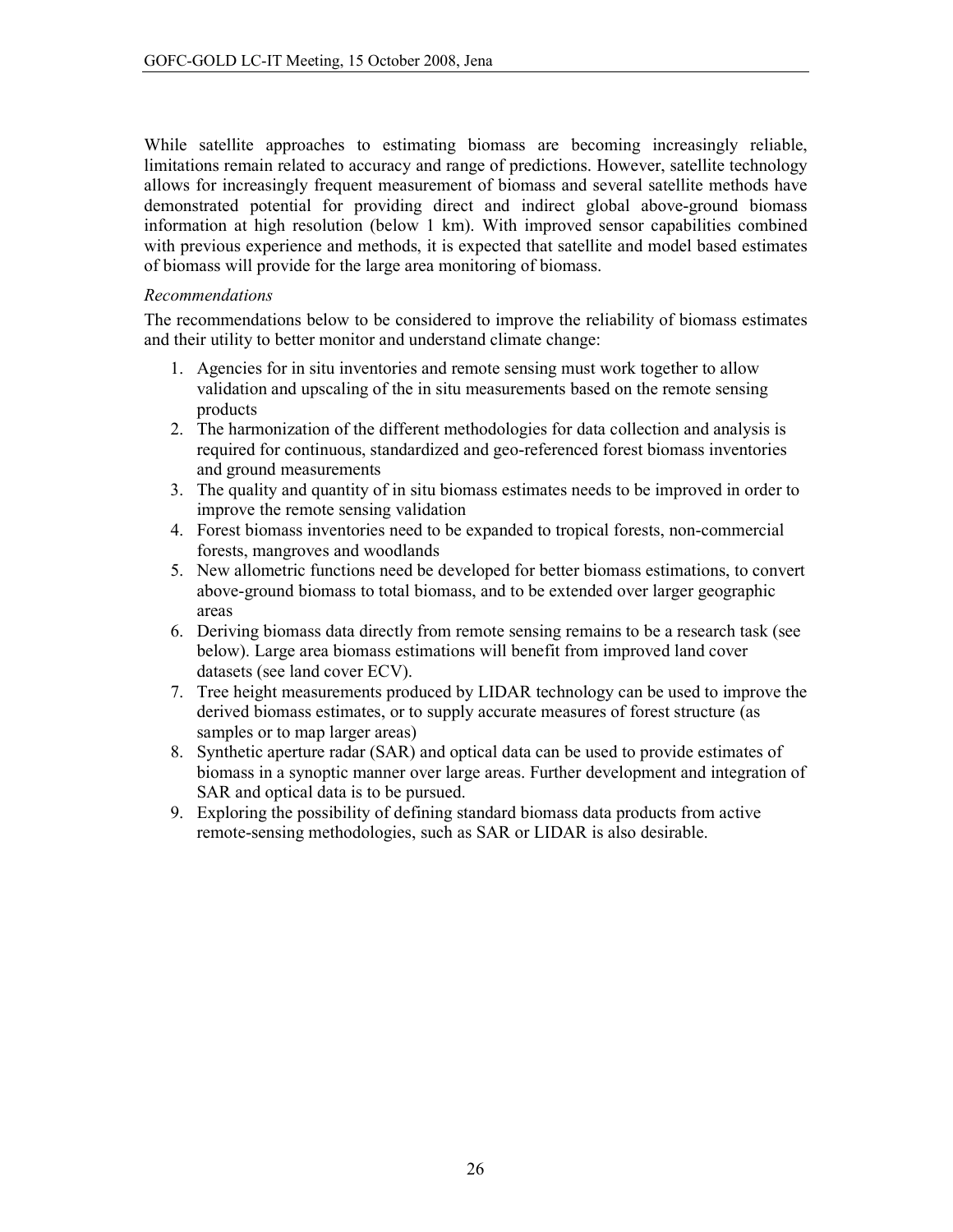# Appendix E – Land Cover Implementation Team Action Plan

UNFCCC – GCOS Implementation Plan and ECV Standards (Herold, Wulder, Schmullius,  $A$ rino)

- Definition of ECV standards for land cover, biomass (and fire)
- Specifications for implementing ECV observations (working group for GOFC relevant ones to develop role models, e.g. for land cover)
- Participation in GTOS/TOPC meeting (29/30 Oct.) and UNFCCC COP 14 side events

UNFCCC - GOFC REDD working group (Achard, DeFries, Souza, Pandey, Herold)

- Update REDD sourcebook in critical and new sections by UNFCCC COP 14,
	- $10 +$  contributors input required by 20. Nov.
	- Side event in Poznan accepted  $\bullet$
- Upcoming meetings:
	- 20/21. Oct. 08: Meeting at UNFCCC Secretariat on Degradation
	- GEO Forest Monitoring Symposium, Brazil, Nov
	- Nov. 08: Capacity development organized by Coalition for Rainforest Nations
- Link with regional networks and GOFC data initiative  $\Box$

## IGOL - Integrated Global Observations for Land (Townshend, Brady)

- Continuity of IGOL requirements under GEO still critical
- Issues for land use and agriculture monitoring (exploratory working group to be formed)

## GEO Land Cover / Forest Tasks (Brady, Loveland, Herold)

- GOFC-GOLD contribution to seven GEO forest and land cover tasks:  $\mathbf{L}^{\text{max}}$ 
	- AG-06-04 Forest Mapping and Change Monitoring
	- DA-07-02 Global Land Cover
	- DA-07-03 Virtual Constellations-Land Surface Imaging sub task
	- DI-06-13 Implementation of a Fire Warning System at Global Level
	- CL-06-03 Key Terrestrial Observations for Climate
	- EC-06-07 Regional Networks for Ecosystems
	- US-06-02 Pilot Communities of Practice
- GOFC feedback on GEO 15 year targets!
- GEO forest monitoring symposium: GOFC participation, objectives and contributions clarified
- More salient role for land monitoring in high-level GEO communication (i.e. key intro sections in 2009-11 workplan)
- New task on forest carbon tracking
- GOFC role as service provider for GEO?  $\Delta \sim 10^4$

CEOS Constellation(s) and data continuity and availability (Townshend, Woodcock, Jeanjean, Held)

- Different challenges for optical and SAR data (access to archive and future constellations)
- Needs for further pushing on all levels
- Comment on GEO data policy (Janetos, Brady, Woodcock)
- CEOS LSI Constellation Initiative on Global Landsat Archive
- Letter prepared by Tony to ESA & EC on Sentinel  $1 \& 2 \& 3$  data access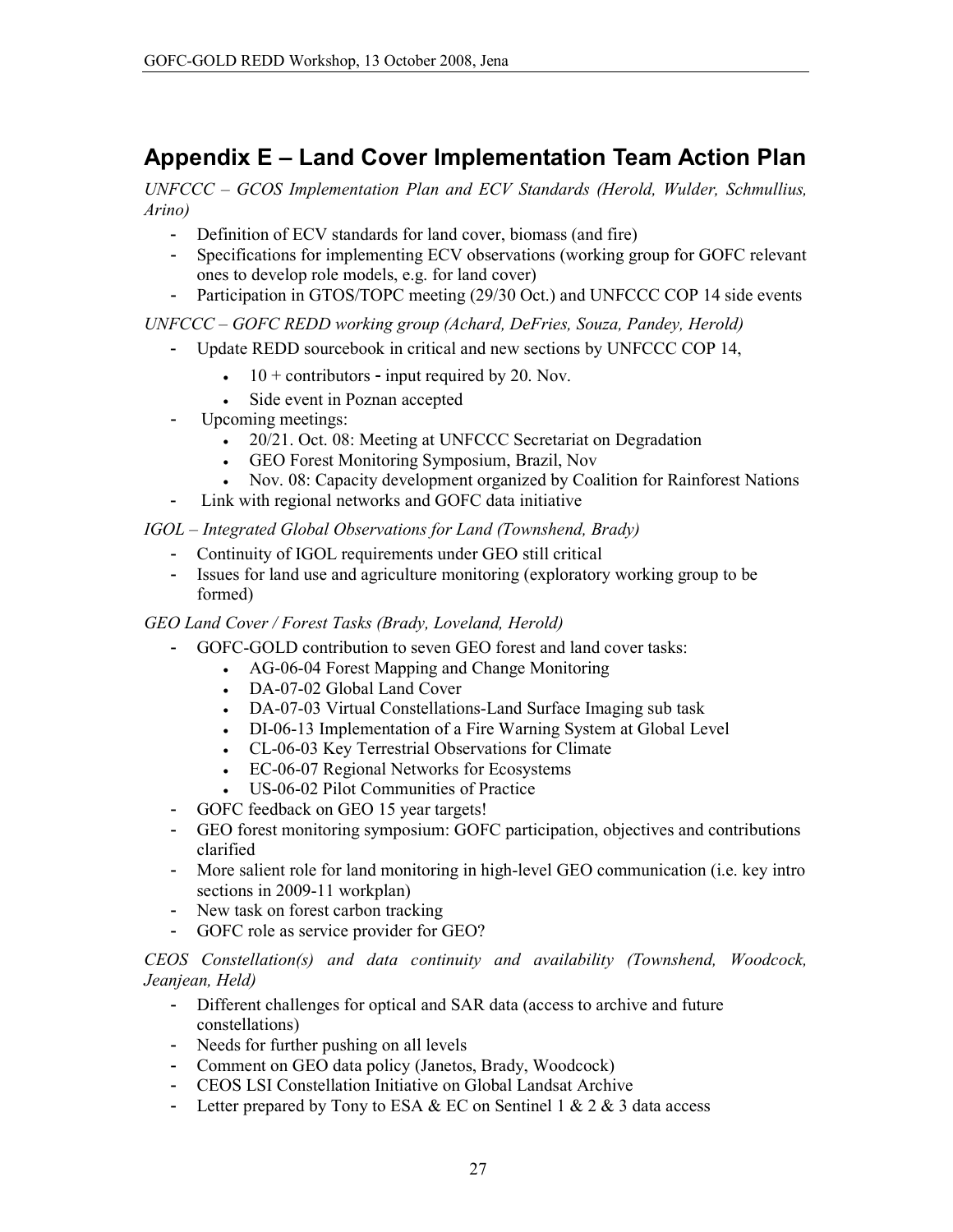- Establish supersites for evaluation of multi-sensor capabilities and synergies, and stimulate space agency support (SAR observation strategy) (Held)

GOFC validation working group (Woodcock, Wulder, Herold, Achard)

- Link to CEOS WGCV
- Global Validation/Best Map Effort
	- Concept and some experiences exist for operational validation system and  $\bullet$  . synergy among datasets
	- Next steps:  $\bullet$ 
		- Make best use of existing reference datasets (GOFC to lead)
		- Develop the sample design of new reference dataset
		- Prototype activities on response design  $\blacksquare$
	- Develop proposal for multi-agency support and engagement to develop and  $\bullet$ implement global validation system
- Accuracy assessment for land cover change and area estimates: Outline of addendum  $\overline{a}$ to best practices document and writing assignments

Support for GLOBCOVER (Arino, Schmullius, Herold, Volden)

- GLOBCOVER available and validated, and will continue
- Continued support of GOFC team for further development, dissemination, and validation
- Evolving global land cover European initiatives (Kopernikus working group)

FAO FRA Activities (Hansen, Achard, Mayaux, Schmullius)

- GOFC LC-IT members practically involved in remote sensing survey
- Joint GOFC-GOLD contributions to RSS to be further specified, i.e. quality control, regional network involvement etc.
- GOFC push for urgent access to Landsat data
- Link to supersite approach

Support for regional networks / capacity building (Krankina, Brady)

- Number of land cover activities within regional networks
- Key role for global validation and involvement in FRA2010 (participation in regional workshops) & REDD
- USGS data initiative as near-term activity

Cooperation with national monitoring programs (Loveland)

- Initial start through data initiative
- $\mathbf{r}$ Stronger role under GEO

Boreal forest monitoring activities (Schmullius, Wulder, Olsson)

- Workshop outcomes ...

**LCCS** 

- Standard GOFC-GOLD recommended legends (GEO task)
- Better communication with national/regional mapping programs

Working with international scientific networks

- Earth System Modeling and Integrated Assessment community